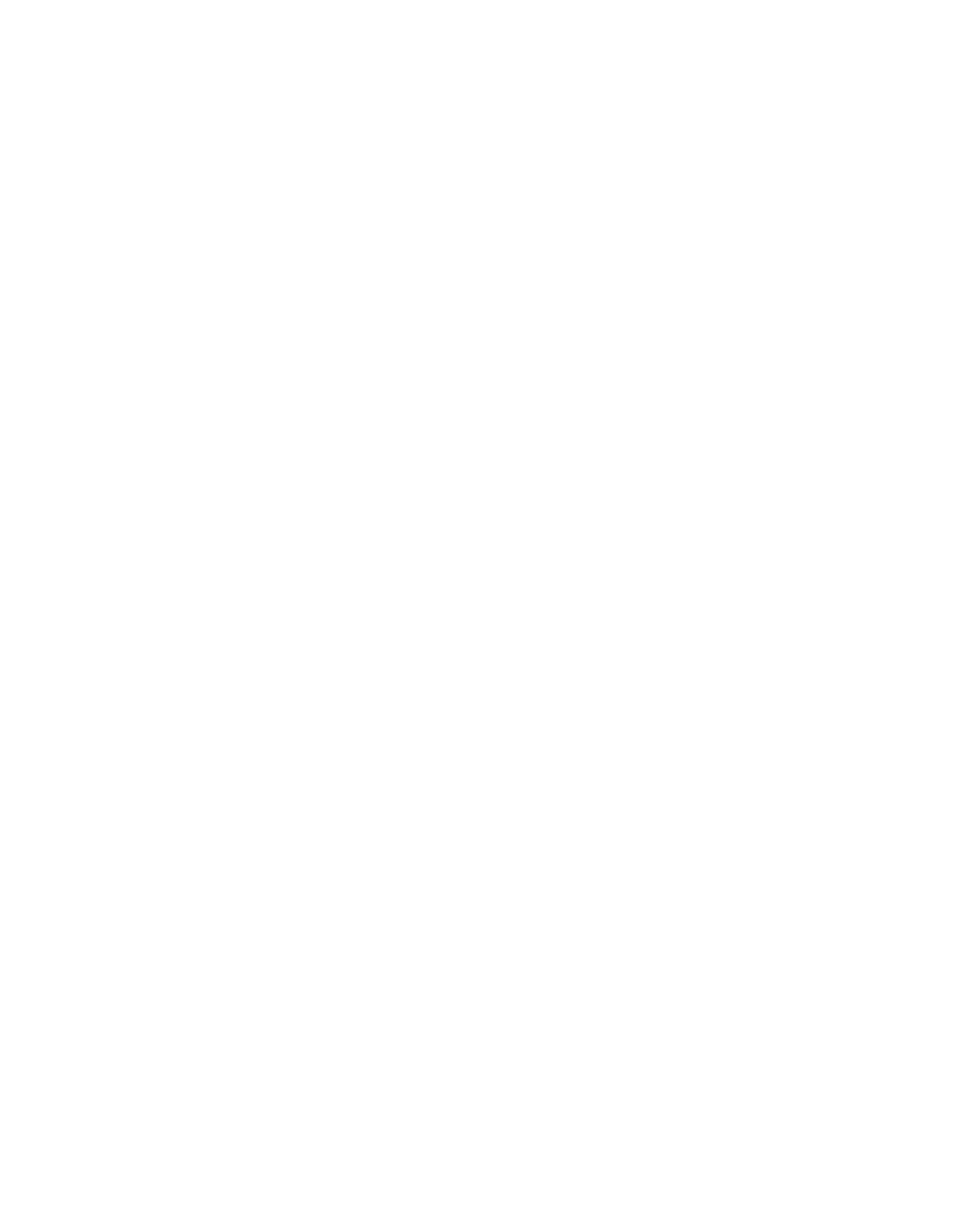#### **IMF Working Paper**

#### European Department

#### **Macroeconomics of Migration in New Member States**

#### **Prepared by Rudolfs Bems and Philip Schellekens**<sup>∗</sup>

Authorized for distribution by Luc Everaert

December 2008

#### **Abstract**

**This Working Paper should not be reported as representing the views of the IMF.** The views expressed in this Working Paper are those of the author(s) and do not necessarily represent those of the IMF or IMF policy. Working Papers describe research in progress by the author(s) and are published to elicit comments and to further debate.

This paper examines the macroeconomic impact of migration on income convergence in the EU's New Member States (NMS). The paper focuses on cross-border mobility of labor and examines the implications for policymakers with the help of a general equilibrium model. It finds that cross-border labor mobility provides ample benefits in terms of faster and smoother convergence. Challenges, however, include containing wage pressures and better mobilizing and utilizing resident labor that does not cross borders.

JEL Classification Numbers: F2, F41, D5

<u>.</u>

Keywords: international factor movements, convergence, general equilibrium

Author's E-Mail Address: rbems@imf.org and pschellekens@worldbank.org

<sup>∗</sup> The authors are with the Research and European Departments of the IMF, respectively. Since writing the paper, Philip Schellekens has transferred to the World Bank's East Asia and Pacific Department. The paper provides analytical background to the October 2008 *Regional Economic Outlook: Europe*. We thank Allan Brunner, Jai Chopra, and Luc Everaert for helpful comments. We also thank Pavel Lukyantsau, Dominique Raelison-Rajaobelina, and Thomas Walter for excellent research, administrative, and editorial assistance.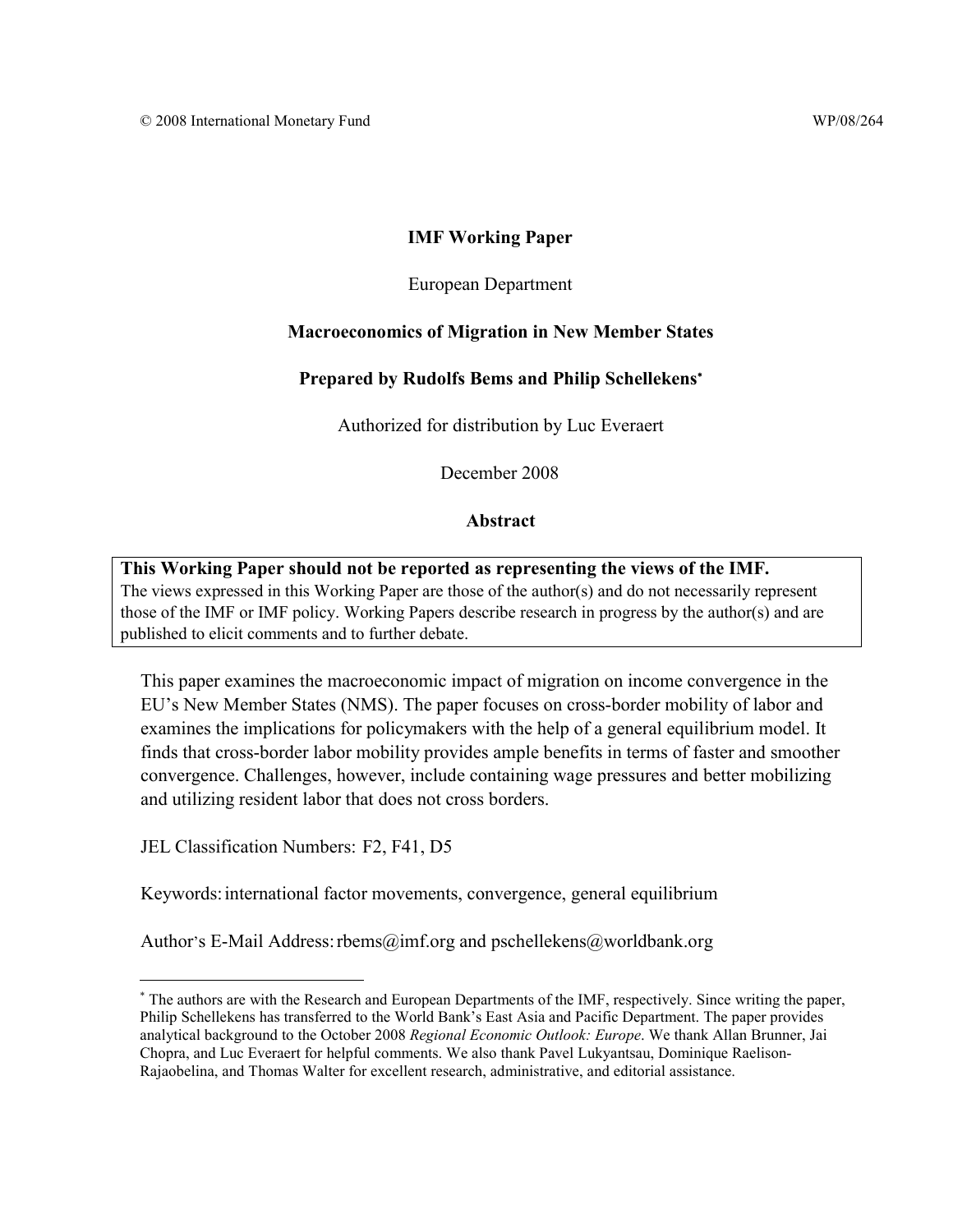| Contents                                                                               | Page |
|----------------------------------------------------------------------------------------|------|
|                                                                                        |      |
|                                                                                        |      |
|                                                                                        |      |
|                                                                                        |      |
|                                                                                        |      |
|                                                                                        |      |
|                                                                                        |      |
|                                                                                        |      |
|                                                                                        |      |
|                                                                                        |      |
| Case 1: Impact of Cross-Border Labor Mobility on Convergence17                         |      |
|                                                                                        |      |
| Case 3: Pace of Productivity Convergence and the Boom and Bust Cycle 25                |      |
|                                                                                        |      |
|                                                                                        |      |
|                                                                                        |      |
|                                                                                        |      |
|                                                                                        |      |
|                                                                                        |      |
|                                                                                        |      |
|                                                                                        |      |
|                                                                                        |      |
|                                                                                        |      |
|                                                                                        |      |
| Tables                                                                                 |      |
|                                                                                        |      |
| 2. Largest Source Countries for Immigration in OECD European Countries, 2000 and 20057 |      |
| Figures                                                                                |      |
|                                                                                        |      |
|                                                                                        |      |
|                                                                                        |      |
|                                                                                        |      |
| 5. Response of Cross-Border Labor Flows to Selected Convergence Scenarios25            |      |
|                                                                                        |      |
|                                                                                        |      |
|                                                                                        |      |
|                                                                                        |      |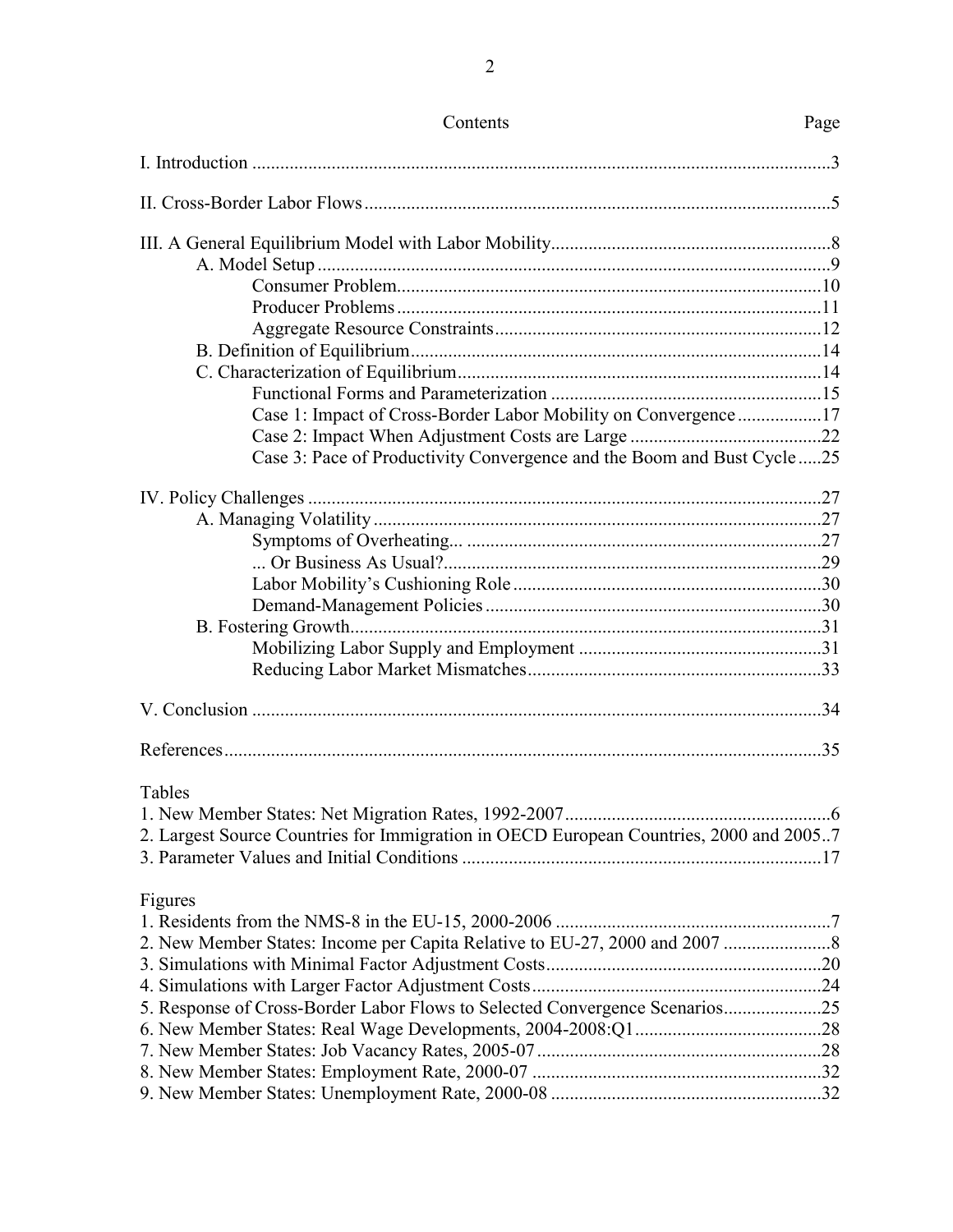#### **I. INTRODUCTION**

Along with the international flow of capital, international migration and the accompanying movement of labor across the borders of the European Union's New Member States has been a key feature in their process of income convergence.<sup>1</sup> Throughout transition, most NMS have experienced sizeable flows of labor across borders, which have manifested themselves in various guises and directions.

Over the past decade or so, many countries have experienced a wider variety in the way labor services are being provided across borders, whether through physical migration, change of permanent residence, and participation in the foreign labor market, or through various types of seasonal, temporary, or irregular flows of labor services across borders. These different modes have emerged in response to factors such as an increased availability of low-cost transportation options, a less restrictive policy environment, and an increased demand for flexible forms of foreign labor.

Unlike capital flows—which have been primarily inbound—many countries have experienced flows of labor in both inbound and outbound directions. While several countries have witnessed sizable outflows to higher-income countries, many of them have simultaneously benefited from sizable inflows from their lower-income neighbors. In net terms, however, most countries have since the onset of transition experienced for some period of time large net outflows.

The magnitude of these flows has fueled a debate that has unevenly emphasized the perspective of higher-income recipient or destination countries. For these countries, a key issue has been the absorption of foreign labor inflows in domestic labor markets. Whereas initially the concern was that large inflows would hurt labor market outcomes, the evidence thus far suggests that the inflows have been absorbed well. They have supplemented rather than replaced domestic labor, and by doing so, they have alleviated aging-related problems, contributed to economic growth, and helped fend off inflationary pressures.<sup>2</sup>

Adopting the perspective of the NMS, this paper documents migratory flows of labor across borders, interprets these with the help of a general equilibrium model, and examines the implications for policymakers.

 $\overline{a}$ 

<sup>&</sup>lt;sup>1</sup> The NMS comprise Bulgaria, the Czech Republic, Estonia, Hungary, Latvia, Lithuania, Poland, Romania, the Slovak Republic, and Slovenia. 2 World Bank (2006).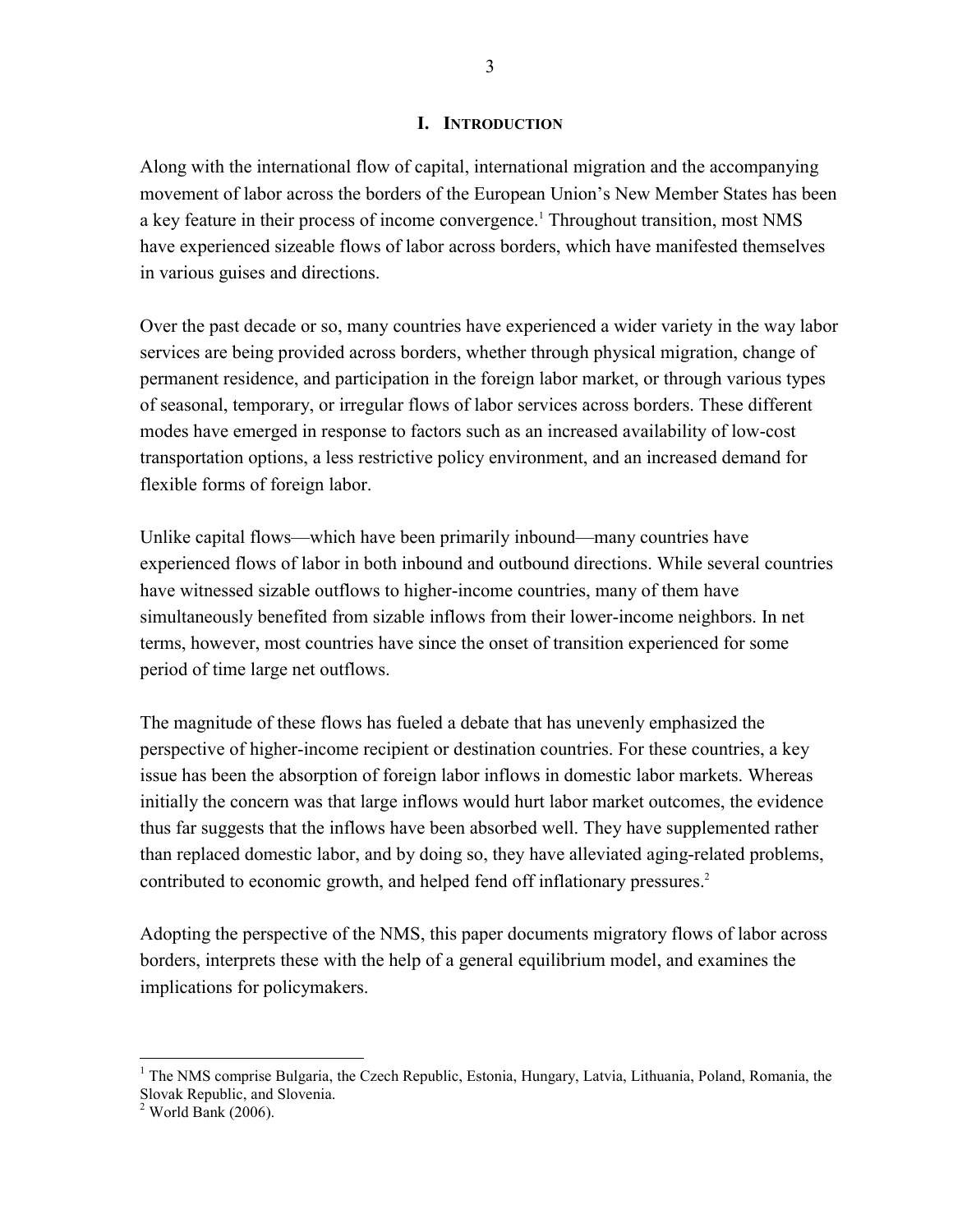The key findings of the paper are the following:

- Enhanced labor mobility as manifested by migratory flows speeds up the convergence process and helps boost economy-wide capital-labor ratios. As labor migrates, so does part of the demand for nontradable goods. This migration moderates the boom in nontradable prices and the buildup of the current account deficit which arise during the convergence process.
- Restricting labor mobility is no answer to overheating pressures. Labor mobility is unlikely to be a significant primary source of overheating. In addition, labor mobility tends to play a cushioning rather than amplifying role. However, over the medium term, second-round effects of wage inflation possibly associated with outward labor flows need to be avoided so as to prevent an erosion of competitiveness.
- To ensure sustained growth, labor needs to be mobilized and utilized better, including by fostering labor force participation. This outcome would enable countries to better face the challenges of reorienting resources from the nontradable to the tradable sector, as well as to address any mismatches resulting from the differences in the age and skill composition of labor outflows and inflows.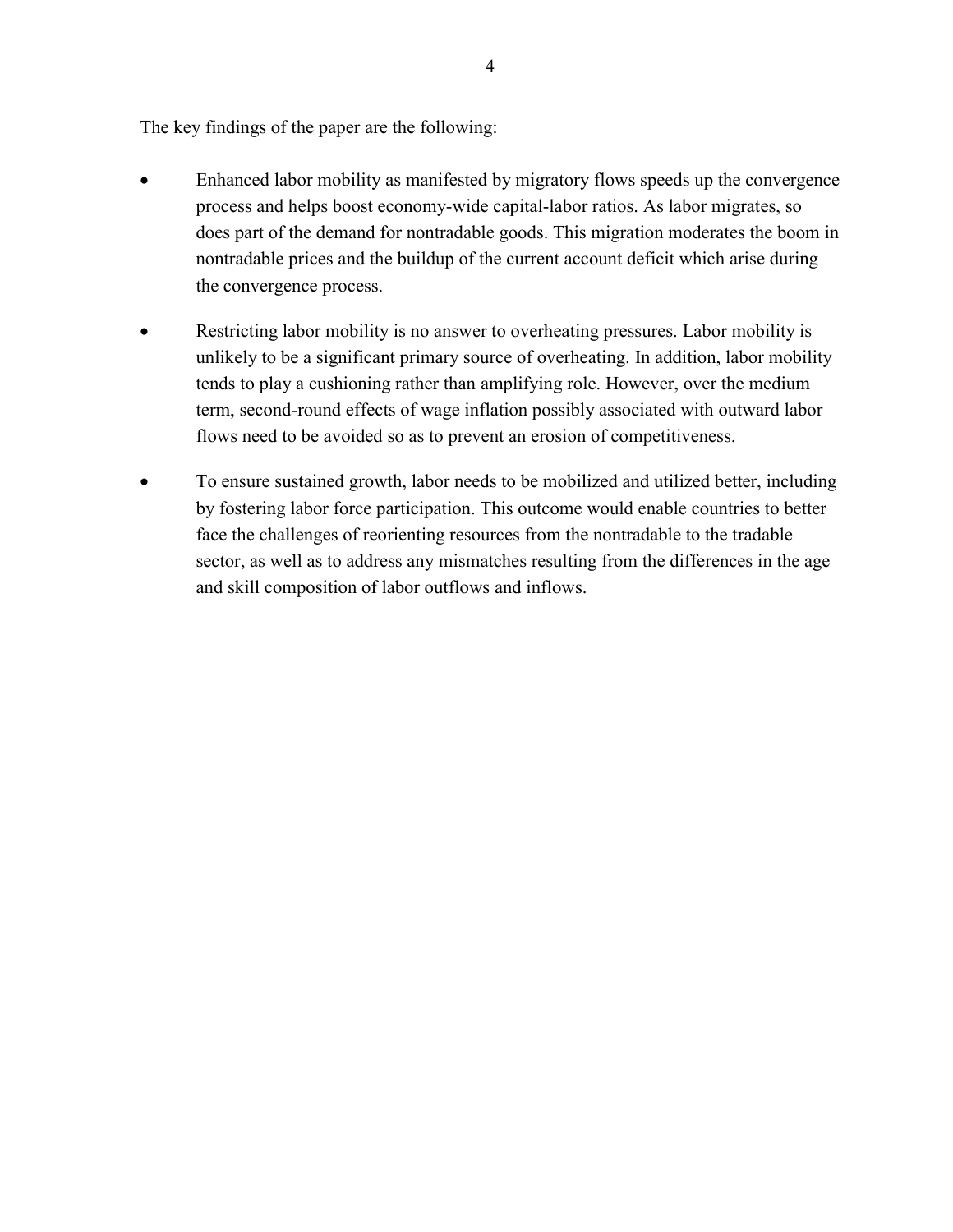#### **II. CROSS-BORDER LABOR FLOWS**

Measuring cross-border labor flows arising from migration is a challenge. It is subject to various data limitations (availability, timeliness, precision, and quality). For example, migration registration systems reliant on changes in permanent residency may underestimate flows when foreign workers maintain their residency status while working abroad. Also, population censuses and labor force surveys may not capture temporary and irregular flows. Moreover, workers' registration and other administrative systems in recipient countries may produce double counting and suffer from cross-country comparability problems.<sup>3</sup>

Labor market openness has made large and rapid strides since the onset of transition. Before transition, the movement of labor was highly restricted by governments (in terms of volume and destination) and primarily took the shape of settlement and irregular migration. The fall of the Iron Curtain gave a significant impetus to migration and, thereby, the mobility of labor across borders. However, labor markets in destination countries were opened up only gradually. Given the large income differentials and the uncertainty surrounding the possible scale of migration, restrictions were initially in force, but these were gradually alleviated in the wake of the successive EU enlargements.

The development of net migration rates is indicative of the extent of cross-border labor flows (Table 1). The data on net migration, derived from population statistics and available for most countries over relatively long periods of time, suggest that several countries have experienced strongly negative net migration rates over extended periods of time (i.e., outflows dominating inflows). This was particularly so in the Baltics during the early years of transition (reflecting the return migration of ethnic groups). Bulgaria, Poland, and Romania also experienced high negative net migration rates. For other countries, such as Czech Republic, Hungary, and Slovenia, the average migration balance was positive.

Considering the period following the first EU enlargement in 2004, the evidence available on gross emigration rates suggests the following patterns:

From the perspective of the EU-15 old member states, the stock of foreign residents from the NMS-8 increased by about 200,000-250,000 per year since the first EU enlargement.<sup>4</sup> This represents a cumulative 1.5 percent of source countries' total

 $\overline{a}$ 

 $3$  Worker registration systems, for example, may not be able to ensure that workers deregister when they leave the destination country. This would cause the measure of inflows to be overstated.

<sup>&</sup>lt;sup>4</sup> Brücker (2007). These figures are based on labor force and population statistics.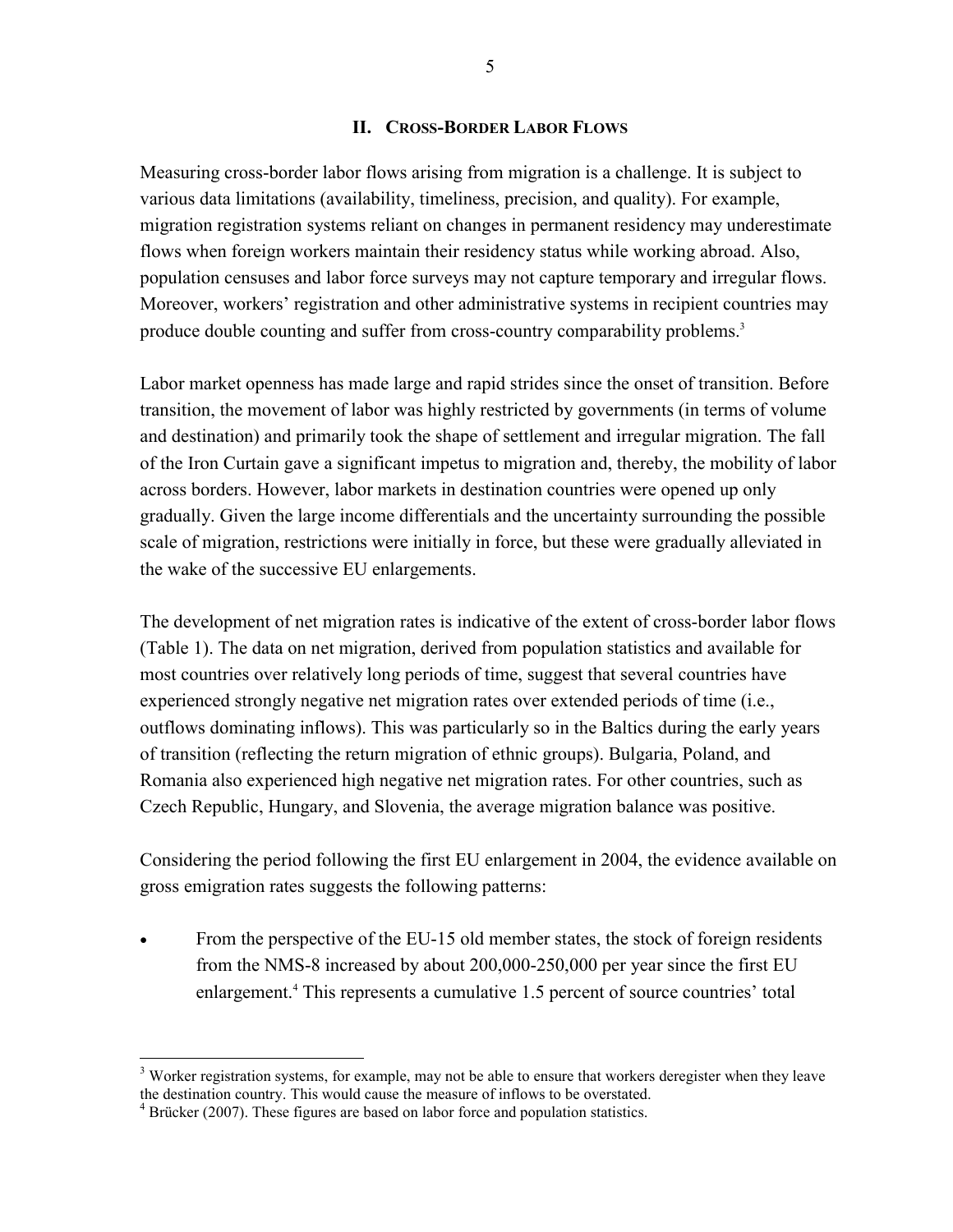population since 2004, with Latvia, Lithuania, and Poland experiencing higher-thanaverage gross emigration rates.<sup>5</sup>

• Countries that opened up earlier were among the more popular destination countries (Figure 1). Ireland and the United Kingdom, which were among the first to lift restrictions, recorded large inflows, leading to well-established migration networks.<sup>6</sup> Factors other than migration restrictions also played a role, such as language barriers, as countries with similarly liberal regimes (e.g., Denmark and Sweden) did not experience sharp rises in inflows.

Bulgaria and Romania became important source countries well before their accession in 2007 (Table 2). In response to the large inflows after the first EU enlargement, Ireland and the United Kingdom chose to restrict access to their labor markets from Bulgaria and Romania in 2007.<sup>7</sup> The most attractive destination countries then became Italy and Spain.<sup>8</sup>

|                 | 1992-95 | 1996-99 | 2000-03 | 2004-07 |
|-----------------|---------|---------|---------|---------|
| Estonia         | $-17.1$ | $-4.9$  | 0.1     | 0.1     |
| Latvia          | $-11.6$ | $-3.0$  | $-1.3$  | $-0.5$  |
| Lithuania       | $-6.5$  | $-6.1$  | $-2.1$  | $-2.1$  |
| <b>Bulgaria</b> | $-2.7$  | 0.0     | $-6.5$  | 0.0     |
| Slovenia        | $-1.1$  | 0.1     | 1.7     | 3.6     |
| Romania         | $-0.9$  | $-0.5$  | $-6.1$  | $-0.3$  |
| Poland          | $-0.4$  | $-0.3$  | $-3.0$  | $-0.5$  |
| Slovak Republic | 0.3     | 0.3     | $-0.9$  | 0.8     |
| Czech Republic  | 0.9     | 1.0     | 0.0     | 4.2     |
| Hungary         | 1.7     | 1.7     | 1.1     | 1.7     |
|                 |         |         |         |         |

Table 1. New Member States: Net Migration Rates, 1992-2007

(percent)

Sources: Eurostat; and IMF staff calculations.

 $\overline{a}$ 

<sup>&</sup>lt;sup>5</sup> Kaczmarczyk and Okolski (2008).

<sup>&</sup>lt;sup>6</sup> Ireland attracted large migrant inflows from Lithuania, Poland, and Romania; the United Kingdom from various countries but especially Poland.

<sup>&</sup>lt;sup>7</sup> Other countries where restrictions were applied regarding access of Bulgarian and Romanian workers during the first stage of the transitory arrangements include: the Czech Republic, Cyprus, Estonia, Latvia, Lithuania, Poland, Slovenia, the Slovak Republic, and Finland.

<sup>8</sup> Iara (2008).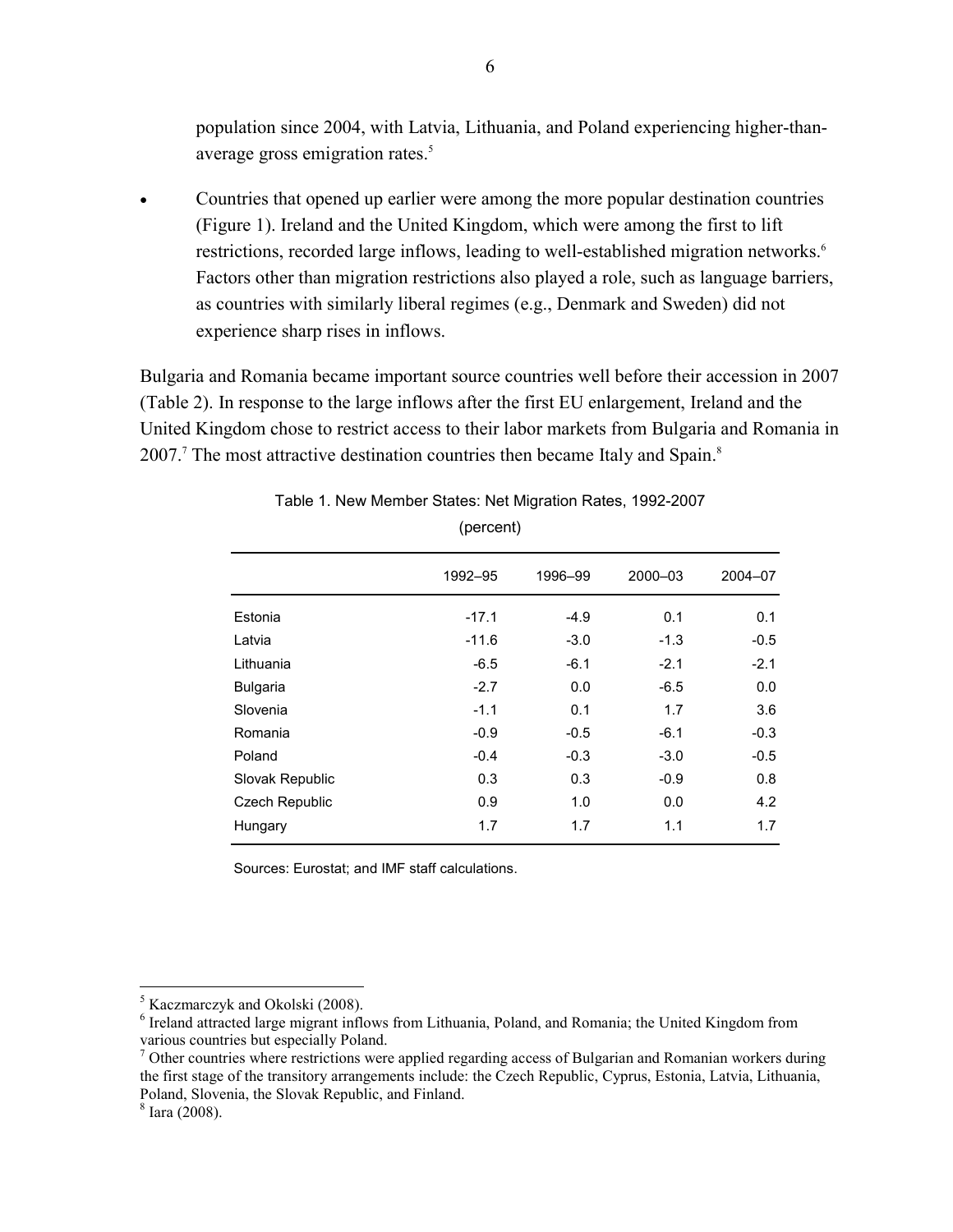

Figure 1. Residents from the NMS-8 in the EU-15, 2000-2006 1/ (thousands)

Source: Brückner (2007)

Note: Data compiled from various national population statistics and Eurostat labor force surveys.

1/ NMS-8 comprises the Czech Republic, Estonia, Hungary, Latvia, Lithuania, Poland, Slovenia, and the Slovak Republic.

#### Table 2. Largest Source Countries for Immigration in OECD European Countries, 2000 and 2005 (thousands)

|                      | 2000 |                 | 2005 |
|----------------------|------|-----------------|------|
| Morocco              | 96   | Poland          | 324  |
| Ecuador              | 96   | Romania         | 202  |
| Poland               | 94   | Morocco         | 128  |
| <b>Bulgaria</b>      | 81   | <b>Bulgaria</b> | 82   |
| Turkey               | 79   | Germany         | 77   |
| Romania              | 76   | Ukraine         | 70   |
| <b>United States</b> | 64   | Turkey          | 66   |
| Germany              | 61   | United Kingdom  | 65   |
| France               | 60   | Russia          | 54   |
| Italy                | 56   | France          | 49   |

Source: OECD, *International Migration Outlook (2007).*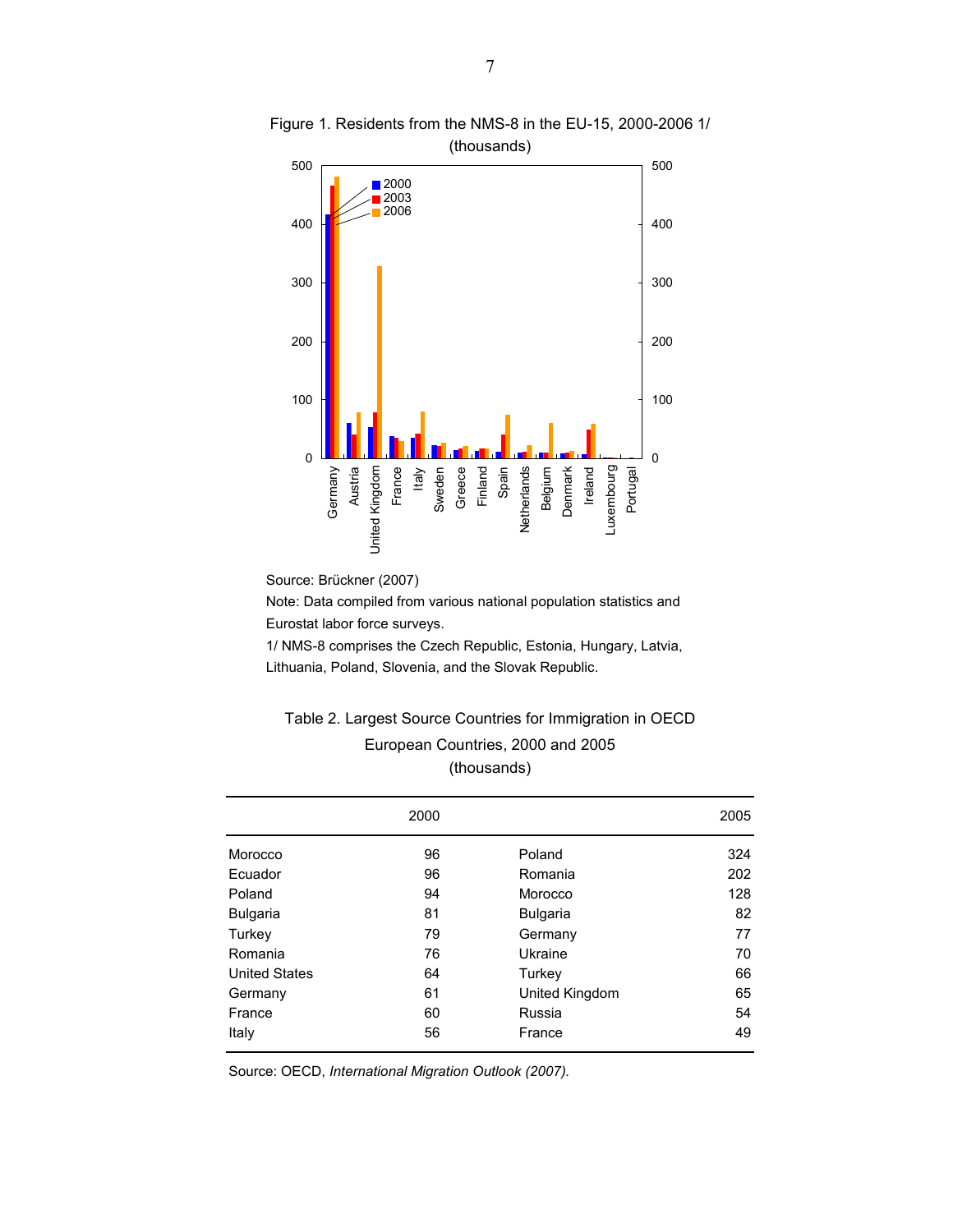#### **III. A GENERAL EQUILIBRIUM MODEL WITH LABOR MOBILITY**

Over the past decade, the NMS economies have grown strongly, with income levels converging at unprecedented speed to European Union (EU) averages (Figure 2). The per capita income levels in the Baltic economies improved dramatically, rising from about 40 percent to 63 percent of the overall EU average over only seven years.<sup>9</sup> Other countries, such as Hungary and Slovenia, converged more slowly, partly due to a better starting position.

How has this convergence process been affected by cross-border labor mobility? To address this question, we build a dynamic general equilibrium model of convergence that incorporates endogenous labor allocation across borders.<sup>10</sup> The setup of the model is discussed first, followed by the definition of equilibrium and the results from the model simulations.



capita relative to EU-27 average, normalized to 100.

 $\overline{a}$ 

<sup>&</sup>lt;sup>9</sup> Simple unweighted average of per capita income levels of Estonia, Latvia, and Lithuania to the EU-27. <sup>10</sup> The model builds on Fernandez de Cordoba and Kehoe, 2000; Bems and Hartelius, 2006; and Bems and <sup>10</sup> Schellekens, 2007.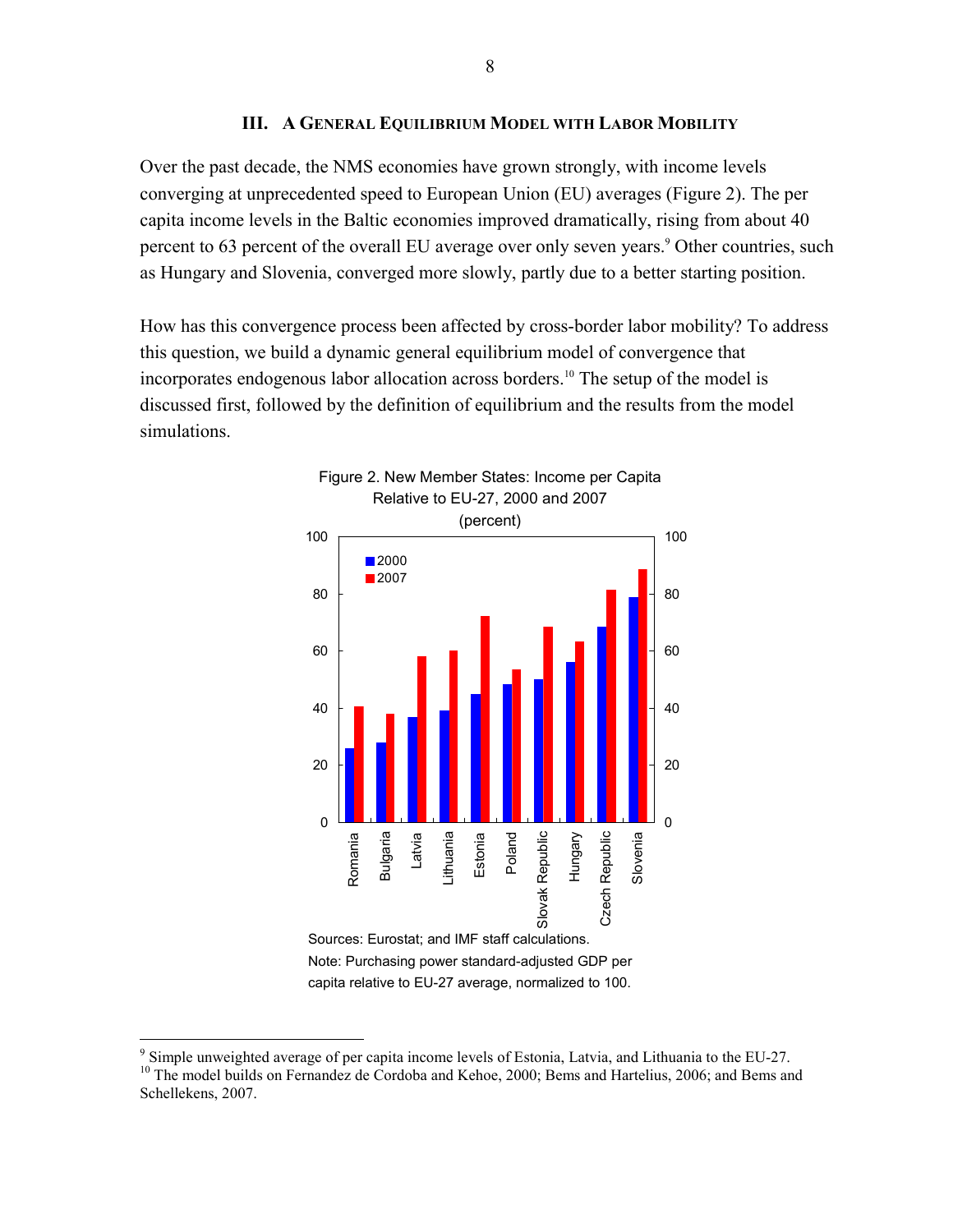#### **A. Model Setup**

The economy considered is a small open economy, populated by a representative agent. The model features three types of goods: a tradable, a nontradable, and an investment good. The representative agent acts both as a consumer of final goods and a producer of final and intermediate goods, and maximizes utility over an infinite horizon. The convergence process is modeled as the dynamic response of the economy to a shock of productivity convergence towards higher EU levels. The model is deterministic in the sense that after the initial shock all uncertainty is resolved.

The optimal dynamics of the convergence process in the model following the initial shock are well understood (see e.g., Bems and Schellekens, 2007). It is useful to distinguish between two stages:

- In the *expansion stage*, the converging economy exhibits a shift of production factors and economic activity towards the nontradable sector. This is due to the fact that the necessary quantities of tradables can be readily borrowed from the rest of the world while the supply of nontradables becomes a bottleneck in the convergence process. Equilibrium is restored by partly increasing both the capacity and relative price of nontradable goods.
- In the *reorientation stage*, economic activity shifts back towards tradables as the repayment of the foreign debt, denominated in tradables, becomes the dominant concern. The more borrowing of foreign capital is done in the expansion stage, the more the tradable sector in the reorientation stage will exceed the initial steady state level.

The paper examines how the convergence dynamics are altered, when the considerations of optimal cross-border labor allocation are introduced. This is done by letting the representative agent optimally choose the share of labor that in each period is employed abroad and at home.

In what follows, we describe the problem faced by the representative agent in his roles of consumer, producer of final goods in the tradable and nontradable sectors, and producer of intermediate goods in the investment sector. Subsequently, we describe the aggregate resource constraints of this economy.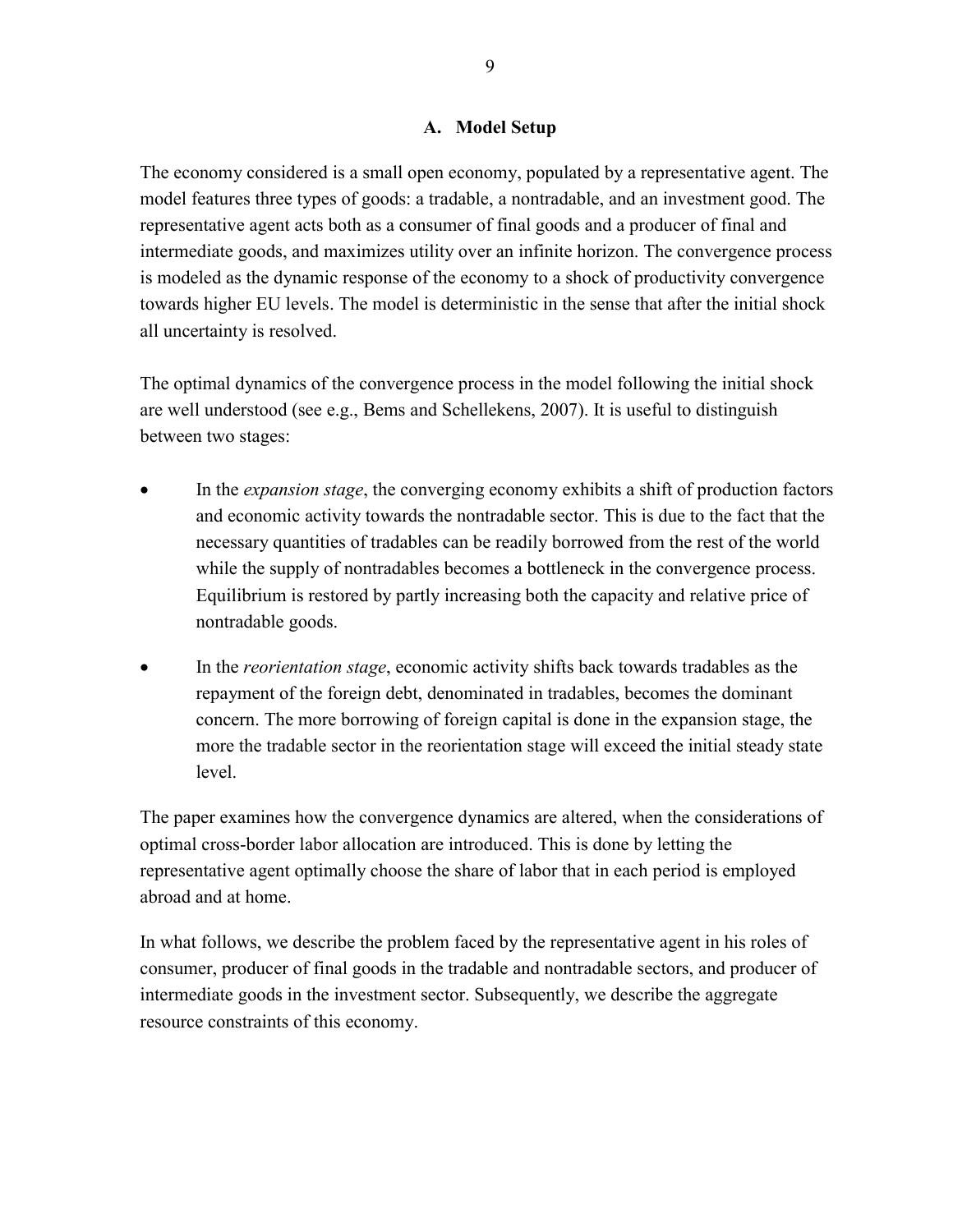#### **Consumer Problem**

The economy is inhabited by a representative consumer, who maximizes lifetime utility derived from the consumption of tradable and nontradable goods:

$$
\max_{\left\{c_{7t}, c_{Nt}, k_{t+1}, l_t^F, b_{t+1}\right\}} \sum_{t=0}^{+\infty} \beta^t U(c_{7t}, c_{Nt}),
$$

subject to

$$
c_{Tt} + (1 - l_t^F) p_{Ni} c_{Ni} + l_t^F p_{N}^* c_{Ni} + q_t (i_{Tt} (k_{Tt+1}, k_{Tt}) + i_{Ni} (k_{Ni+1}, k_{Ni})) + b_{t+1} + \Gamma(l_t^F, l_{t-1}^F) \le
$$
  

$$
\leq (1+r)b_t + w_t (1 - l_t^F) + w^* l_t^F + h_t k_t,
$$

where subscripts *T* and *N* refer to the tradable and nontradable goods sectors, and subscript *t* refers to time. Choice variables are:  $c_{\tau t}$  and  $c_{\tau t}$ , the consumption of the tradable and nontradable goods in period  $t$ ;  $k_{t+1}$ , the domestic capital stock at the beginning of period  $t+1$ ;  $b_{t+1}$ , the net foreign asset position, denominated in tradables;  $l_t^F$ , the amount of labor that is allocated to the rest of the world in period *t*.  $\beta$  is the subjective discount factor with  $0 < \beta < 1$ .

The per-period budget constraint is expressed in terms of tradable goods. The total labor endowment is normalized to unity. Notation is as follows:  $p_{N_t}$  is the relative price of the nontradable good, and  $p_N^*$  is its price in the rest of the world, which is a constant since the rest of the world is assumed to be in a steady state and the model economy is small;  $i_{r_t}(k_{r_{t+1}}, k_{r_t})$  and  $i_{N_t}(k_{N_{t+1}}, k_{N_t})$  represent investment in the capital stock of the tradable and nontradable sectors;  $q_i$  is the relative price of investment;  $\Gamma(l_i^F, l_{i-1}^F)$  is an adjustment cost term associated with changes in labor employed abroad; *r* is the risk free return on net foreign assets;  $w<sub>i</sub>$  is the wage at which an endowment of labor is supplied in the domestic market, while  $w^*$  is the wage rate in the rest of the world;  $h, k$ , is income from renting capital at the relative price  $h_t$  to producers in the tradable and nontradable sectors;  $q_t$  is the price at which the consumer acquires capital for period  $t+1$  (the transaction takes place at the end of period *t*), whereas  $h_t$  is the price at which the consumer rents capital in period *t* to firms.

In each period the consumer ensures that labor income, rental income, and the proceeds from lending (principal plus interest) exceed the consumption expenditure of tradable and nontradable goods, investment outlays for the tradable and nontradable sector, any lending that is conducted, and the costs associated with the change in labor located in the rest of the world. Note that the investment decision takes into account the existing capital stocks in the tradable and nontradable sectors ( $k_T^i$  and  $k_N^i$ ), which the consumer takes as given from the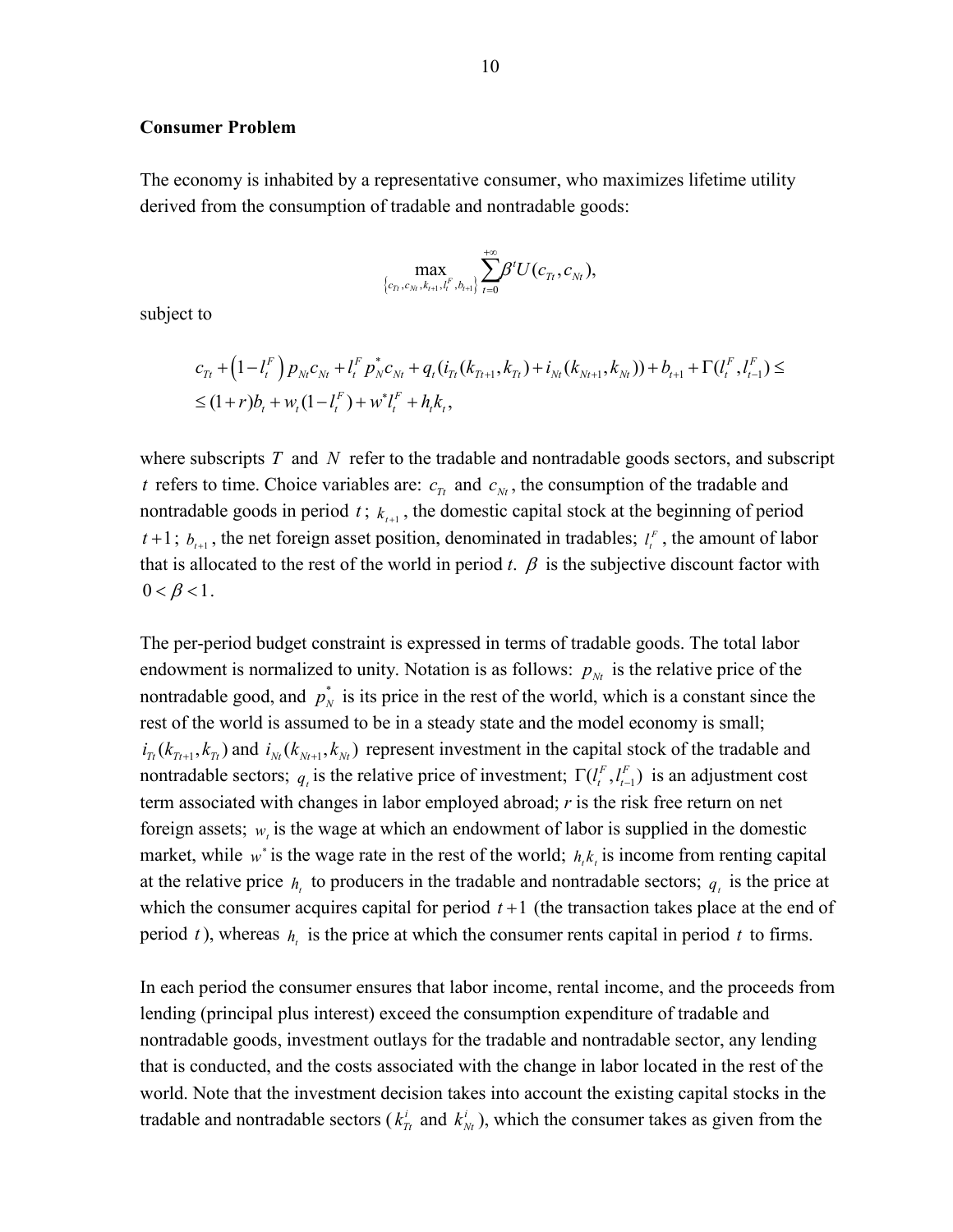optimization problem of the producer. It is further assumed that  $b<sub>i</sub>$  is given. We rule out Ponzi schemes by assuming that  $b_{t+1} + q_{t+1}k_{t+1}$ , in any period cannot be smaller than  $-A$ , for *A* sufficiently large.

International labor mobility considerations enter the consumer problem in the consumer's choice of the amount of labor that is allocated abroad in each period,  $l_t^F$ . Several terms in the per-period budget constraint are directly affected by the labor allocation decision. First, nontradable goods are consumed at home and abroad, proportionally to the period's labor allocation, at different relative prices,  $p_{Nt}$  and  $p_N^*$ . For tradable goods, foreign consumption does not alter the budget constraint, since the price of tradable goods is the same at home and abroad. Second, any change in foreign labor allocation incurs adjustment costs, which derive from the movement of labor across borders (e.g., transportation costs). This cost term is assumed to satisfy all the standard adjustment costs properties (i.e., convex and absent in steady state). Third, on the income side, labor income reflects different wage rates earned at home and abroad.

#### **Producer Problems**

#### *Tradable and Nontradable Sectors*

The representative consumer in his role as producer maximizes profits in an environment of perfect competition in product and factor markets. We focus attention on the optimization problem in the tradable sector as the case of the nontradable sector is identical.

Taking prices as given (with  $p_{\tau t}$  normalized to 1, since the tradable good is the numeraire), the producer chooses how much capital and labor to buy in each period by maximizing:

$$
\max_{\{k_{Tt},l_{Tt}\}_{t=0}} \sum_{t=0}^{\infty} \beta^{t} \frac{U_{C_{T}}(c_{Tt+1},c_{Nt+1})}{U_{C_{T}}(c_{Tt+1},c_{Nt})} \Big(p_{Tt} F_{T}(k_{Tt},l_{Tt},l_{Tt-1}) - w_{t} l_{Tt} - h_{Tt} k_{Tt}\Big).
$$

The maximand contains the value of future profits, which consist of the value of production minus wage and capital rental costs. Note that the production function  $F_T(k_{T_t}, l_{T_t}, l_{T_{t-1}})$ includes past values of labor employed in the sector, as changing labor is subject to adjustment costs. The introduction of lagged labor means that the maximization problem of the producer cannot be solved on a within-period basis. As a result, the entire infinite horizon problem needs to be considered.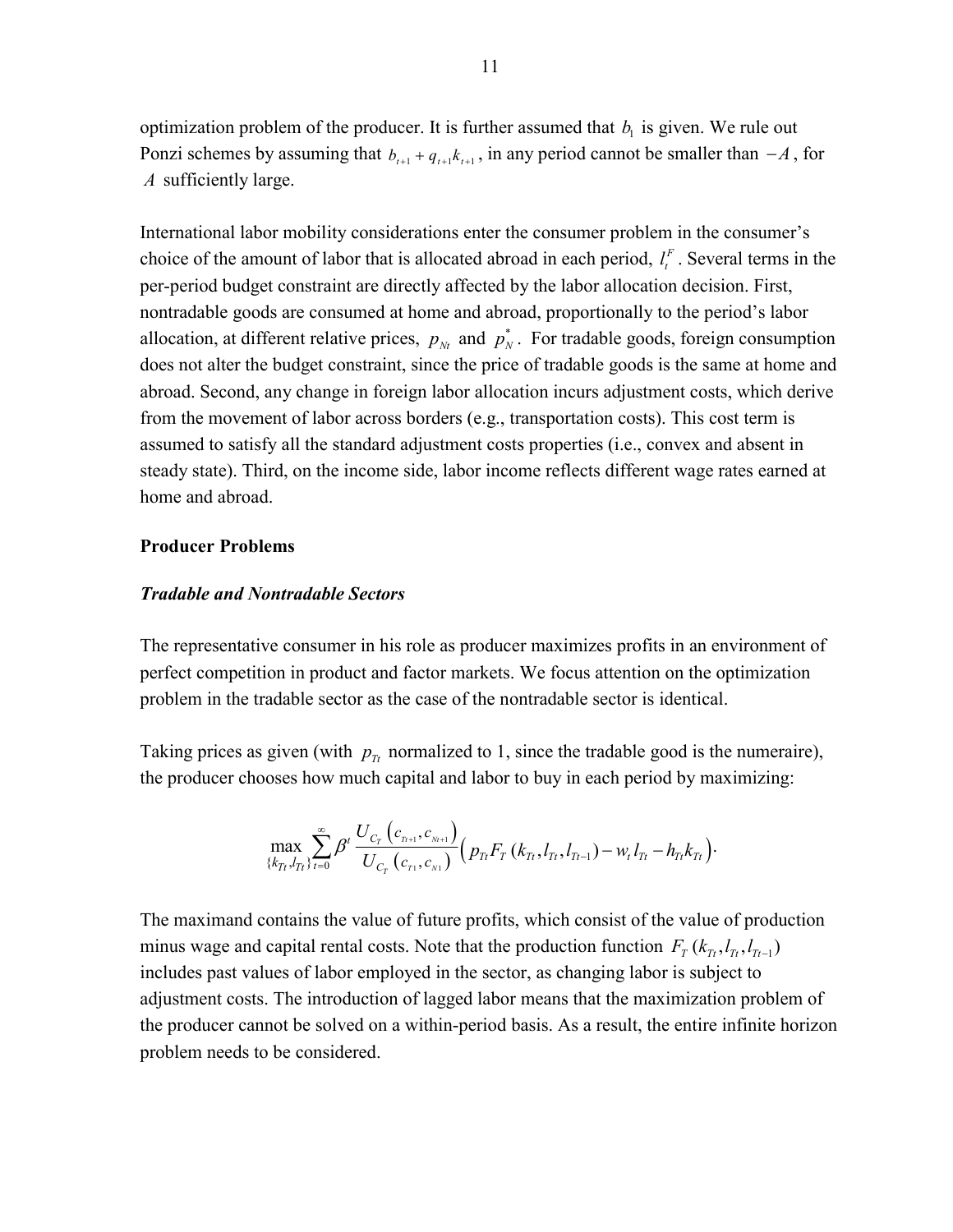#### *Investment Sector*

The producer problem in the investment sector is simpler since it can be solved within each period. Taking the prices  $q_t$  and  $p_{Nt}$  as given, the producer in the investment good sector maximizes:

$$
\max_{\{x_{Tt},x_{Nt}\}} q_t F_I(x_{Tt},x_{Nt}) - x_{Tt} - p_{Nt}x_{Nt}
$$

where  $x_{\tau_i}$  and  $x_{\tau_i}$  are the inputs of tradable and nontradable goods into the investment sector at date *t* .

#### **Aggregate Resource Constraints**

The aggregate resource constraints for the tradable and nontradable sector are as follows. In addition to being consumed, the tradable and the nontradable goods can be used as inputs into the investment sector. The economy's resource constraint for nontradable goods is:

$$
(1 - l_t^F) c_{Nt} + x_{Nt} \leq F_N(k_{Nt}, l_{Nt}, l_{Nt-1}),
$$

where the consumption of domestic nontradables both as final and intermediate goods cannot exceed its domestic production.

The resource constraint for tradable goods incorporates the possibility of trading with the rest of the world as well as the possibility of having labor move across borders:

$$
c_{T_t} + x_{T_t} + b_{t+1} - b_t (1+r) + \Gamma(l_t^F, l_{t-1}^F) \leq F_T(k_{T_t}, l_{T_t}, l_{T_{t-1}}) + l_t^F(w^* - p_t^* c_{N_t}).
$$

Because of international labor mobility, the trade balance is defined as

$$
NX_{t} \equiv b_{t+1} - b_{t} (1+r) - l_{t}^{F} (w^{*} - p_{N}^{*} c_{Nt} - c_{Tt}) + \Gamma (l_{t}^{F}, l_{t-1}^{F}).
$$

Here the term  $b_{t+1} - b_t (1+r)$  captures changes in the net foreign asset position and capital income;  $-l_t^F(w^* - p_t^*c_{Nt} - c_T)$  represents the part of foreign labor earning that is left over after the consumption of tradable and nontradable goods abroad. Such earnings are then sent back home as labor income and, for a given current account position, allow the model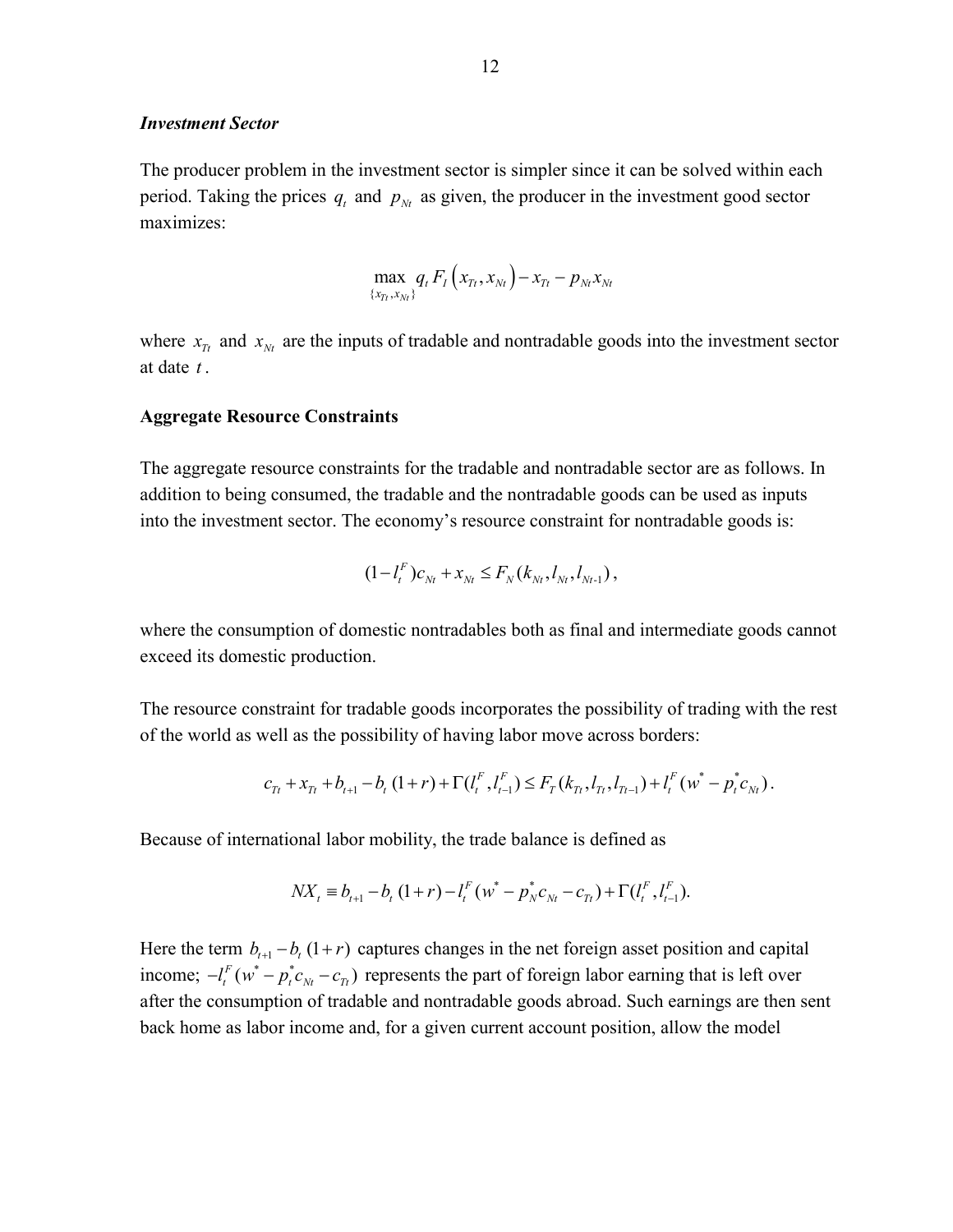economy to run a smaller trade balance.<sup>11</sup>  $\Gamma(l_i^F, l_{i-1}^F)$  are adjustment costs for foreign labor, assumed to be incurred in terms of tradable goods. Whether this term is part of the trade balance depends on the destination of such payments—the domestic economy or the rest of the world. However, regardless of these considerations, the size of these payments as a share of output is negligible in the parameterized model, and therefore do not affect the trade balance in any significant way.

For production factors the following constraints are satisfied:

$$
k_{t+1} = k_{Tt+1} + k_{Nt+1}
$$

$$
l_{Tt} + l_{Nt} + l_t^F = 1
$$

which are, respectively, an aggregation constraint needed to ensure that the capital stock level derived in the consumer problem equals the capital stock levels used in the tradable and nontradable sectors as derived in the producer problems, and a resource constraint applicable in the labor market, ensuring that labor used in the tradable, nontradable sectors and abroad adds up to the total labor endowment.

Capital accumulation occurs as follows. The investment good augments the capital stock in the subsequent period, which gives the following law of motion for capital in the tradable sector (the law of motion is analogous in the nontradable sector):

$$
k_{\text{Tr}+1} \leq (1-\delta)k_{\text{Tr}} + \Phi\left(\frac{i_{\text{Tr}}}{k_{\text{Tr}}}\right)k_{\text{Tr}}
$$

where  $\delta$  is the depreciation rate with  $0 < \delta < 1$  and the following resource condition is satisfied:

$$
i_{T_t}(k_{T_{t+1}},k_{T_t})+i_{N_t}(k_{N_{t+1}},k_{N_t})=F_{I}(x_{T_t},x_{N_t})
$$

Finally, the model allows for different specifications of interest rate determination. If the economy is closed to cross-border resource flows in period t, there can be no foreign

1

 $11$  In equilibrium, the sign of this term will depend not only on considerations of domestic versus foreign consumption, but also on the optimal size of aggregate (global) consumption and domestic aggregate investment. E.g., if in a given period it is optimal to increase consumption at the expense of investment, domestic resources can be sent to increase consumption abroad. In such a case, there is a net 'wage income' outflow from the model economy.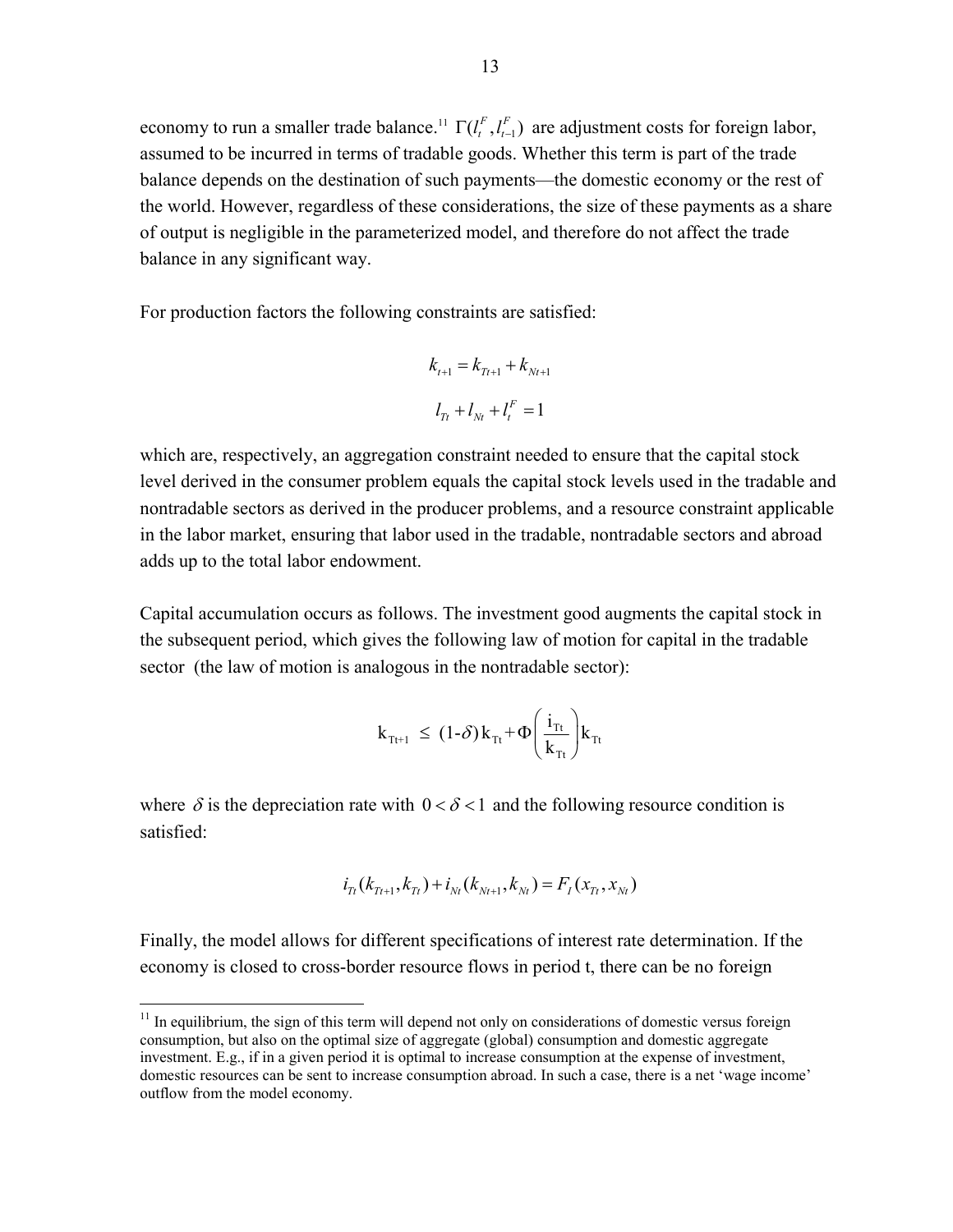borrowing or lending,  $b_{t+1} = b_t$ , and the return on investment is endogenously determined in the model. If the economy is open, the interest rate is equal to an exogenously given international rate,  $r$ , and  $b_{t+1}$  is endogenously determined.

#### **B. Definition of Equilibrium**

The equilibrium in this model is characterized by sequences of prices  $\{\hat{p}_{Nt}, \hat{w}_t, \hat{q}_t, \hat{h}_t, \hat{r}_{t+1}\},\$ consumption, assets and foreign labor  $\{\hat{c}_{\text{rt}}, \hat{c}_{\text{Nt}}, \hat{k}_{t+1}, \hat{b}_{t+1}, \hat{l}_t^F\}$ , sectoral production plans  $\{\hat{k}_{\text{Tr}}, \hat{l}_{\text{Tr}}\}$  and  $\{\hat{k}_{\text{Nt}}, \hat{l}_{\text{Nt}}\}$ , and inputs into the investment sector  $\{\hat{x}_{\text{Tr}}, \hat{x}_{\text{Nt}}\}$ , for  $t = 1, 2, ..., +\infty$ , such that:

1. Given prices  $\left\{\hat{p}_{Nt}, \hat{w}_t, \hat{q}_t, \hat{h}_t, \hat{r}_{t+1}\right\}$  the representative consumer's first order conditions are satisfied in every period;

2. Given prices  $\{\hat{p}_{Nt}, \hat{w}_t, \hat{q}_t, \hat{h}_t, \hat{r}_{t+1}\}\)$  the representative producers in the tradable and nontradable sectors choose factor inputs  $\{ \hat{k}_{\text{rt}}, \hat{l}_{\text{rt}} \}$  and  $\{ \hat{k}_{\text{nt}}, \hat{l}_{\text{nt}} \}$  so that the first order conditions are satisfied in every period;

3. Given prices  $\hat{p}_{Nt}$  and  $\hat{q}_t$  the investment sector's first order conditions are satisfied in every period;

4. The market clearing conditions are satisfied in every period. If the economy is closed in period t,  $b_{t+1} = b_t$ ;

5. Factor markets clear in every period:

$$
\hat{k}_{T_t} + \hat{k}_{N_t} = \hat{k}_t
$$
  

$$
\hat{l}_{T_t} + \hat{l}_{N_t} + \hat{l}_t^F = \hat{l}_t = 1.
$$

#### **C. Characterization of Equilibrium**

In what follows, we characterize the equilibrium of the model. We first present the choice of functional forms and parameter values, and then discuss the initial steady state and the transitional dynamics towards the new steady state. For the transitional dynamics, several cases are examined. The first case is that of an open economy with internationally mobile labor. To provide a benchmark, this model solution is compared to the case of no crossborder labor movements. Next, we consider the case with increased factor adjustment costs and discuss the role of adjustment costs in model outcomes. The final case is that of a boombust cycle, generated by two sequential shocks and benchmarked against the case of rational expectations.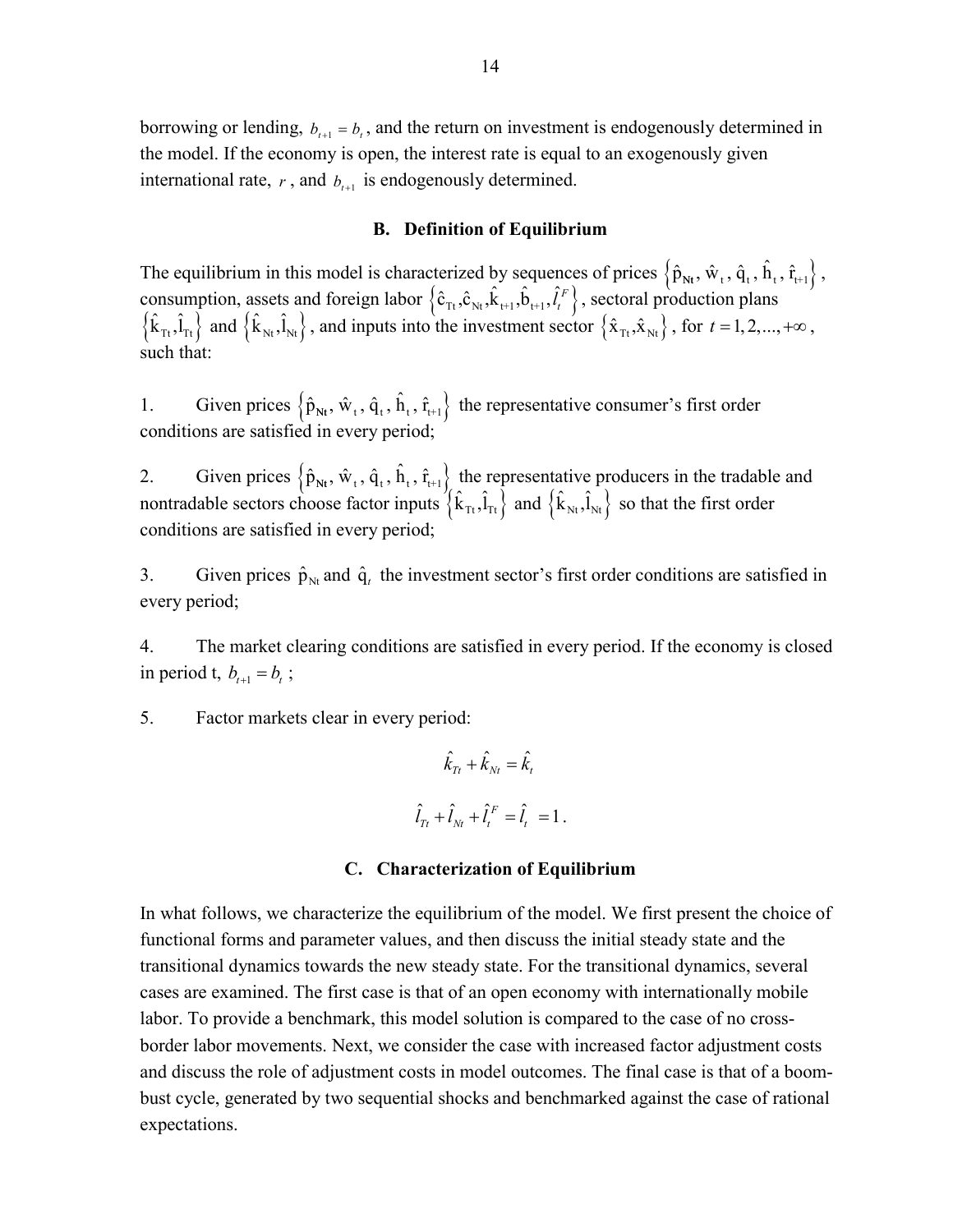#### **Functional Forms and Parameterization**

To solve the model, we need to make some assumptions about the functional forms and parameter values. We assume that consumer utility is given by:

$$
U(c_{T_t}, c_{N_t}) = \frac{(c_{T_t}^{\varepsilon} c_{N_t}^{1-\varepsilon})^{1-\rho} - 1}{1-\rho},
$$

where a unitary elasticity of substitution between tradable and nontradable goods is imposed.  $\varepsilon$  is the weight of tradable goods in consumption expenditures and  $\rho$  captures the intertemporal elasticity of substitution in consumption.

Investment goods are produced from tradable and nontradable goods as follows:

$$
F_{I}(x_{Tt}, x_{Nt}) = Gx_{Tt}^{\gamma}x_{Nt}^{1-\gamma},
$$

where  $\gamma$  is the weight of tradable goods in investment expenditures. Following Bems (2008), we impose a unitary elasticity of substitution between the two goods. Also, we normalize

$$
G = \left[ \left( 1 - \gamma \right)^{1 - \gamma} \gamma^{\gamma} \right]^{-1}.
$$

The production function for sector  $j = \{T, N\}$  is assumed to take the following form:

$$
F_j(k_{jt}, l_{jt}, l_{jt-1}) = A_{jt} k_{jt}^{\alpha} l_{jt}^{1-\alpha} - \lambda \left( \frac{l_{jt} - l_{jt-1}}{l_{jt-1}} \right)^2 l_{jt-1}, \lambda \ge 0.
$$

where apart from producing output with the standard Cobb-Douglas production function with capital and labor as production factors, producers in each sector incur costs every time the stock of labor is changed. We assume that such costs are quadratic with level parameter  $\lambda$ capturing the size labor adjustment costs.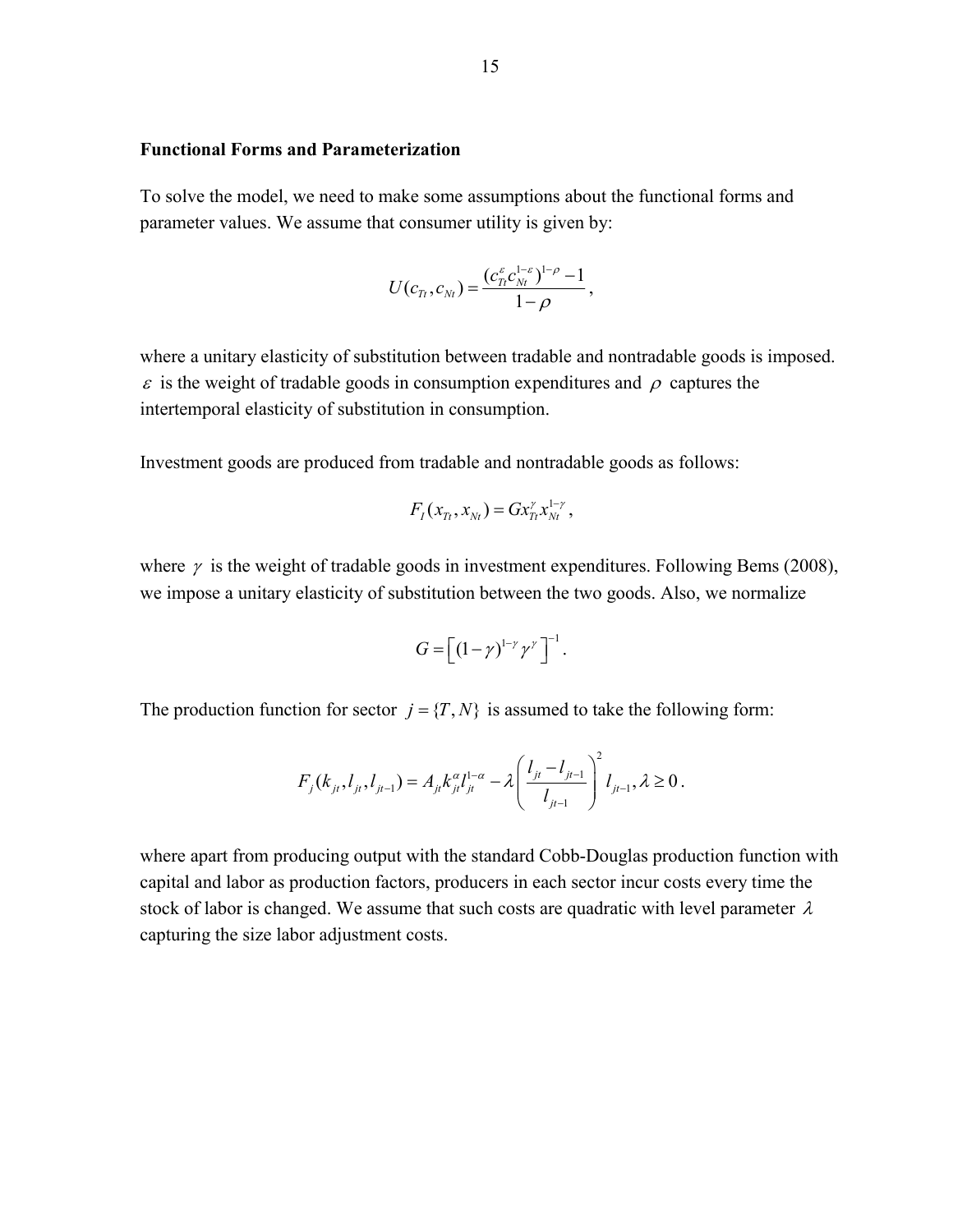Following Lucas and Prescott (1971), we introduce sectoral investment adjustment costs:



where  $\eta \in (0,1]$  is the investment adjustment cost parameter and  $\eta =1$  represents the case of no adjustment costs. The functional form satisfies  $\Phi(\delta) = \delta$ ,  $\Phi'(\delta) = 1$  and  $\Phi''(\delta) = 0$ . Thus, similar to labor, there are no investment adjustment costs in the steady state.

Adjustment costs incurred by cross-sectoral labor movements are specified as:

$$
\frac{\zeta}{2}\left(l_t^F - l_{t-1}^F\right)^2.
$$

Consumers incur quadratic costs in periods when the allocation of foreign labor is changed. The size of such costs is determined by the cost level parameter,  $\zeta$ . Recall that the total labor endowment in the model is normalized to unity.

Parameterizing the model's *steady state*, we set one period equal to one year. The initial net foreign asset position is set as  $b_0 = 0$ , which captures the closed-economy steady nature of the initial steady state. The intertemporal elasticity of substitution in consumption is set at  $1/\rho = 0.5$ , as in the real business cycle literature. The discount factor is set at  $\beta = 0.96$ . The expenditure weights for tradables in consumption and investment,  $\varepsilon$  and  $\gamma$ , are based on input-output table data for new member state countries, and take values of 0.34 and 0.44, respectively. Note that consumption is more intensive in nontradables than investment. The income share for capital,  $\alpha$ , is set to 0.33 and the same for both sectors (which is in line with input-output data). Next, given values of  $\beta$  and  $\alpha$ ,  $\delta$  is set to match the investment-output ratio, equal to 0.21.

Without loss of generality, for the rest of the world the ratio of steady state productivity levels in the two sectors,  $A_T^* / A_N^*$ , is normalized to unity, and level wise set at  $A_T^* = A_N^* = 1.10$ . As a result, the relative price in the rest of the world is also unity,  $p_N^* = 1$ . In the relatively poor model economy, productivity levels in the initial steady state are below those observed in the rest of the world. Finally, to facilitate comparison between the model with and without cross-border labor mobility, the fraction of labor abroad in the initial steady state is set at  $l_0^F = 0$ . The choice of all parameter values is summarized in Table 3.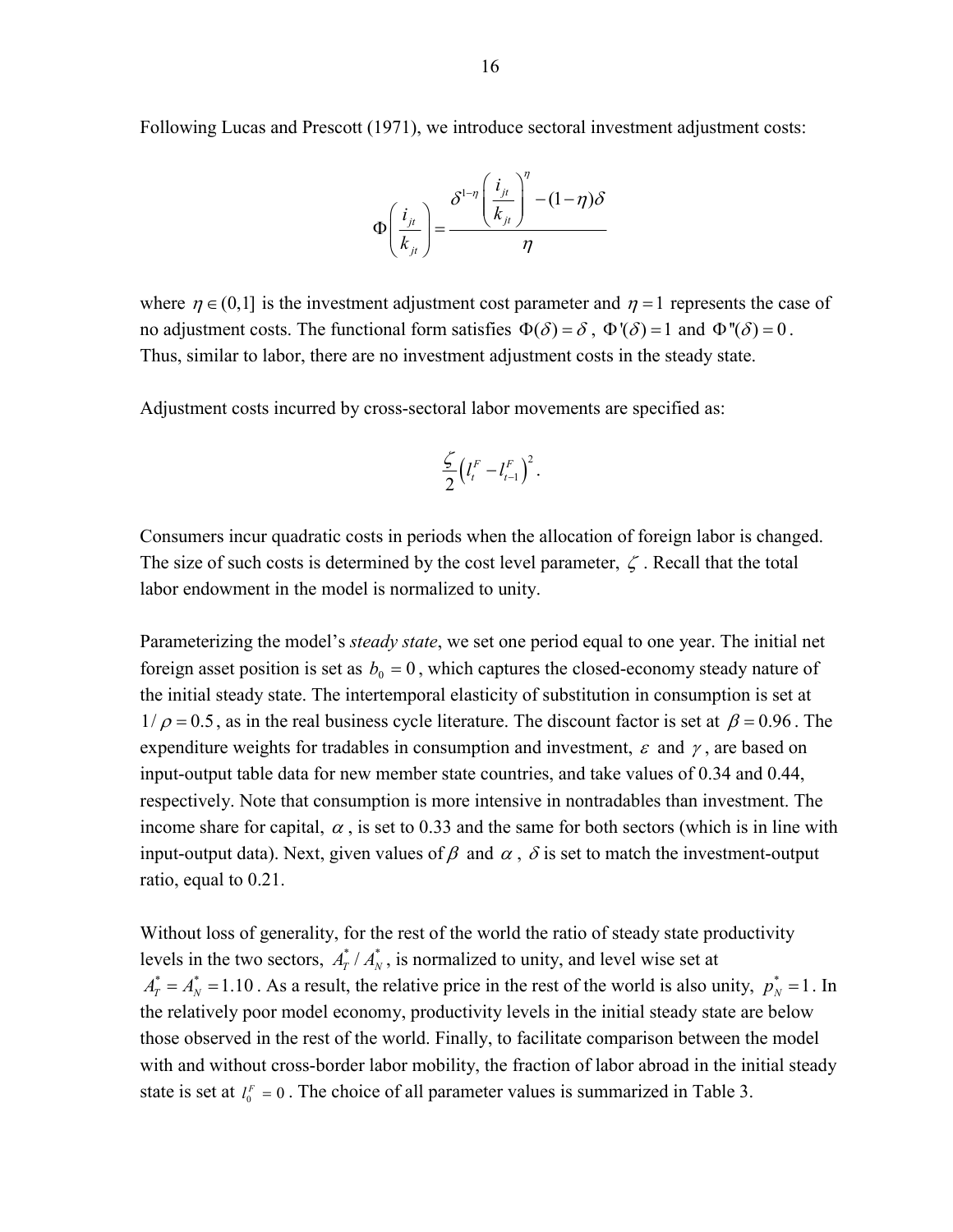| Parameter                    | Value |
|------------------------------|-------|
| $1/\rho$                     | 0.50  |
| $\beta$                      | 0.96  |
| $\mathcal E$                 | 0.34  |
| γ                            | 0.44  |
| $\alpha$                     | 0.33  |
| $\delta$                     | 0.073 |
| $A_T^* = A_N^*$              | 1.10  |
| $l_0^{\cal F}$               | 0     |
| $b^{\vphantom{\dagger}}_{0}$ | 0     |

Table 3: Parameter Values and Initial Conditions

To further clarify the list of the initial conditions in Table 3, note that the model cannot be used to solve for the optimal steady state level of the foreign labor. Instead, the steady state is defined for a given foreign labor share. This feature of the model's steady state is reminiscent of the treatment of the net foreign asset position in the standard small open economy model, including the one considered in this paper. As a result, initial values for both initial net foreign assets and foreign labor need to be specified.

#### **Case 1: Impact of Cross-Border Labor Mobility on Convergence**

We now first discuss the setup of the model simulations that allow for the identification of the effect of international labor mobility on the convergence dynamics. Next, we will present simulation results and discuss the various forces at work.

To compare the model economy with and without cross-border labor mobility, both specifications need to start in the same initial steady state and face identical productivity shocks. When compared to the rest of the world, the model economy starts out in a steady state with lower productivity levels in both sectors and is *closed* to cross-border labor movements. The shock in the model is defined as news about a gradual bridging of the productivity gap with the rest of the world and, in case of cross-border labor mobility, also as the opening of labor markets to cross-border flows.

The level difference in productivity is set so as to allow for productivity convergence in each sector as well as the Balassa-Samuelson effect. The sectoral productivity in the initial steady state (and the subsequent productivity shock) is defined in the two sectors as: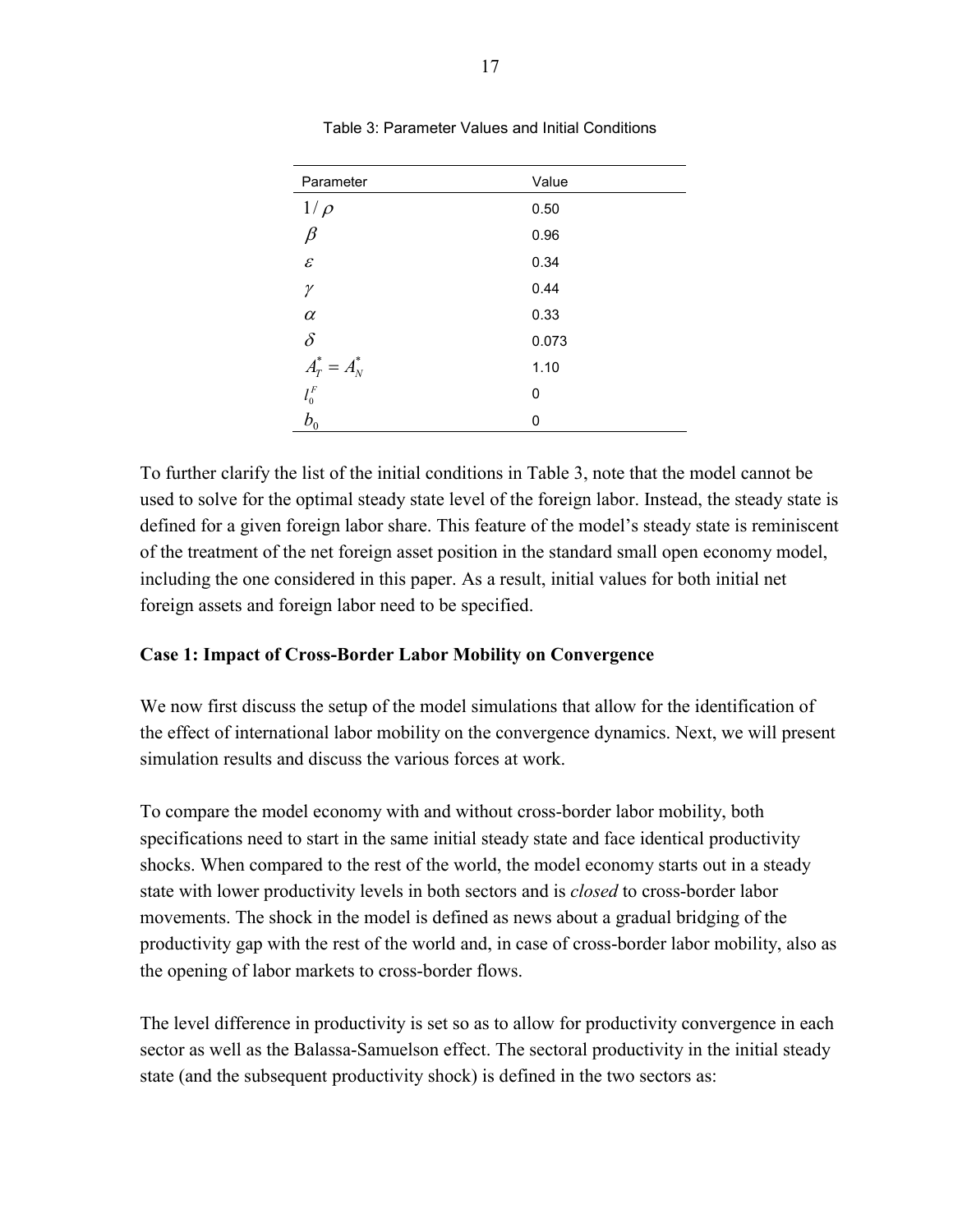$$
A_{j,i} = \frac{A_{j,T}}{1 + g_j \omega^i}, \quad \text{for } j = \{T, N\} \text{ and } i = \{1, 2, \dots, T - 1\} \,,
$$

where *T* is a sufficiently large number,  $\omega = 0.5$ ,  $g_T = 0.05$ ,  $g_N = 0.01$  and  $A_{j,T} = A_j^*$  for  $j = \{T, N\}$ . The initial steady state values are denoted by  $A_{i,1}$  and, for the parameters used, correspond to levels of 9 and 2 percent, respectively, below tradable and nontradable sector values in the rest of the world. Notice that with the above specified evolution of productivity levels, the relative price of nontradables in the initial steady state is below the relative price in the rest of the world. This feature of the parameterization is a result of the assumed presence of the Balassa-Samuelson effect in the convergence process. The specified rule for sectoral productivity growth ensures that productivity levels eventually converge *exactly* to the ones observed in the rest of the world.

To simulate the model, we also need to specify parameters governing adjustment costs for sectoral investment,  $\eta$ , and changes in the domestic and foreign labor,  $\lambda$  and  $\zeta$ . These parameters do not affect the initial steady state, but matter for the transitional dynamics and the final steady state.

- Transitional dynamics of the model are of interest only when the economy faces nonzero adjustment costs. Without such costs, the new steady state is reached already after one period of transition (see e.g., Obstfeld and Rogoff, 1996). Furthermore, when cross-border labor flows are allowed, the optimal solution is for all labor to immediately leave the economy, so as to take advantage of the higher returns abroad.
- With non-zero adjustment costs this is no longer the case, as the transition takes more than one period. Labor outflows in this case are more gradual, and they will stop or reverse by the time productivity convergence is completed. Thus, the model simulation comparisons require that for a given productivity shock, factor adjustment costs are sufficiently large. As will be evident from the simulation results below, quantitatively, even economically insignificant adjustment costs lead to well-defined model dynamics for large initial productivity shocks.

In view of these considerations, in the first set of simulations we switch off the factor adjustment costs to investment and cross-border labor flows, i.e.,  $\eta = 1$  and  $\zeta = 0$ . Domestic sectoral labor adjustment costs are set at  $\lambda = 2$ .

Simulation results of this parameterization are presented in Figure 3, where the solid lines represent the standard model where cross-border labor movements are not allowed. The dashed line shows the dynamics from the model with endogenous cross-border labor flows,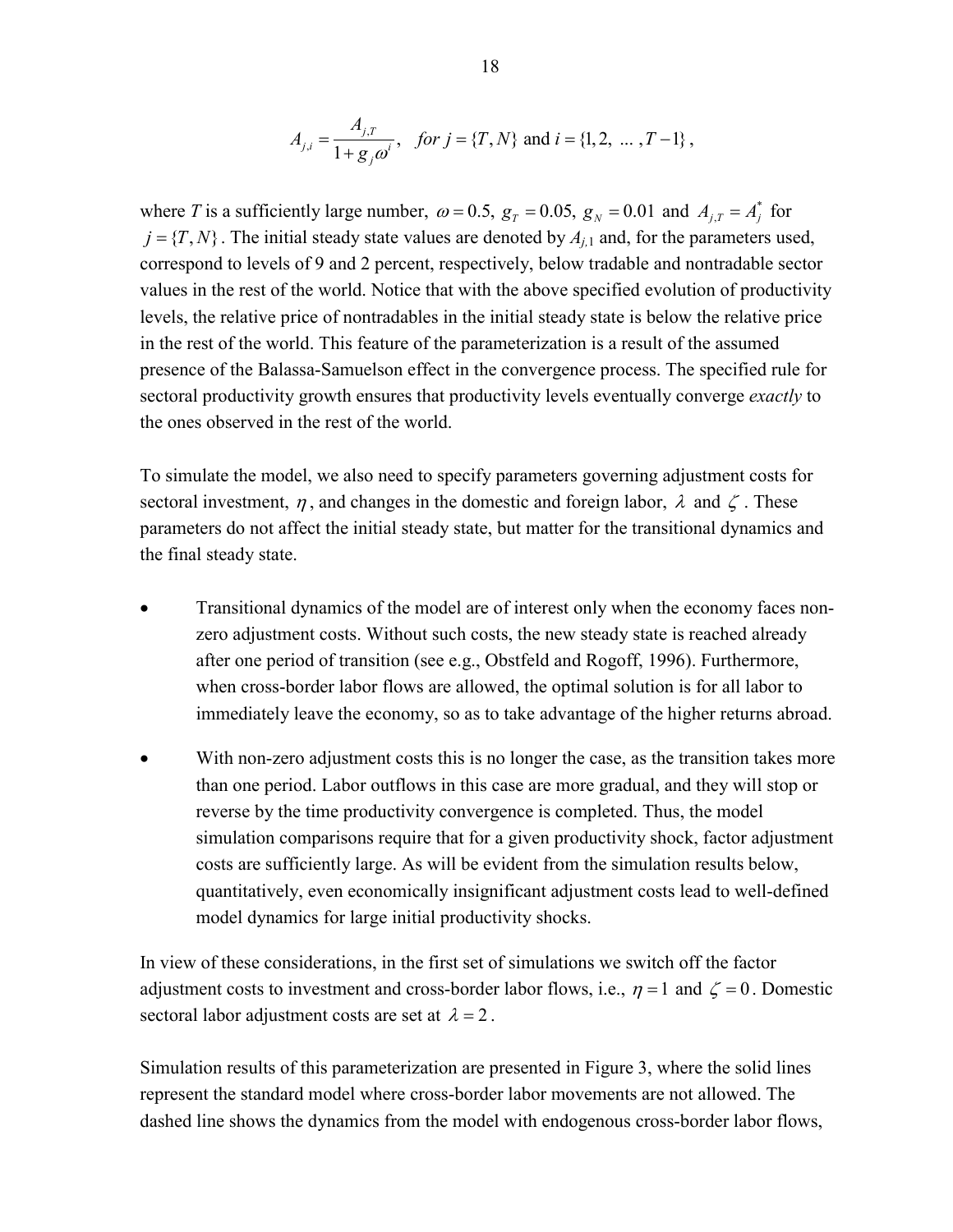as developed in this paper. The figure depicts the sectoral productivity shocks (the same for both model specifications) as well as the optimal response of consumption, output, foreign labor, the external sector, the relative price of nontradables, and the real wage to the productivity shocks. Productivity, output and consumption levels are all expressed relative to their initial steady state values; prices are expressed relative to the final steady state; external sector variables are measured as a percentage of output; and the cross-border labor allocation is expressed as a percentage of the total labor endowment.

In the case of no cross-border labor mobility, the model dynamics exhibit the *two stages of convergence* as discussed in the previous section. After the productivity shock, consumption smoothing considerations dictate the transitional dynamics to a new steady state with higher consumption levels. To speed up the increase in consumption, the model economy initially borrows resources from the rest of the world, and specializes domestically in the production of nontradables (expansion stage). Subsequently, as the level of foreign debt grows, the economy shifts back towards the production of tradables, which are used to service the foreign debt (reorientation stage).<sup>12</sup>

How does cross-border labor mobility affect the transition? The answer can be derived by comparing the solid and dashed lines in Figure 3. Cross-border labor mobility adds the following new first order conditions to the system of non-linear equations that determine transition dynamics in the model:

$$
w^* - w_t = c_{Nt} (p_N^* - p_{Nt}) + \Gamma_{l_t^F} (l_t^F, l_{t-1}^F) + \beta \frac{U_{c_{T_{t+1}}}}{U_{c_{T_t}}} \Gamma_{l_{t+1}^F} (l_{t+1}^F, l_t^F),
$$
  

$$
w^* - w_t = c_{N_t} (p_N^* - p_{N_t}),
$$

 $\mathbf{r}$   $\mathbf{r}$ 

where to simplify the expression we have applied  $\zeta = 0$  to eliminate the adjustment cost terms.

<u>.</u>

 $12$  For more details on transitional dynamics see Bems and Schellekens (2007).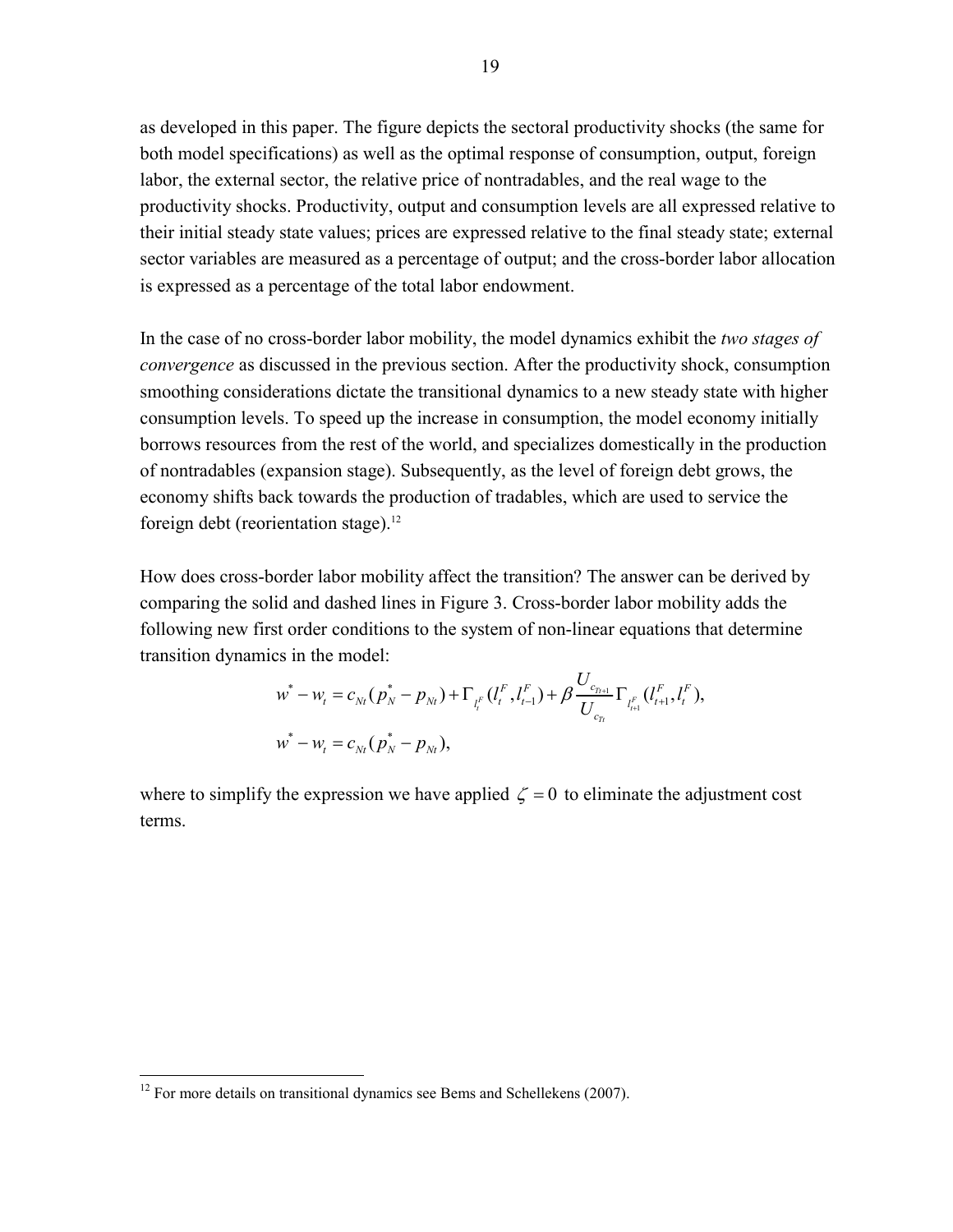

Figure 3: Simulations with Minimal Factor Adjustment Costs

Source: Authors' calculations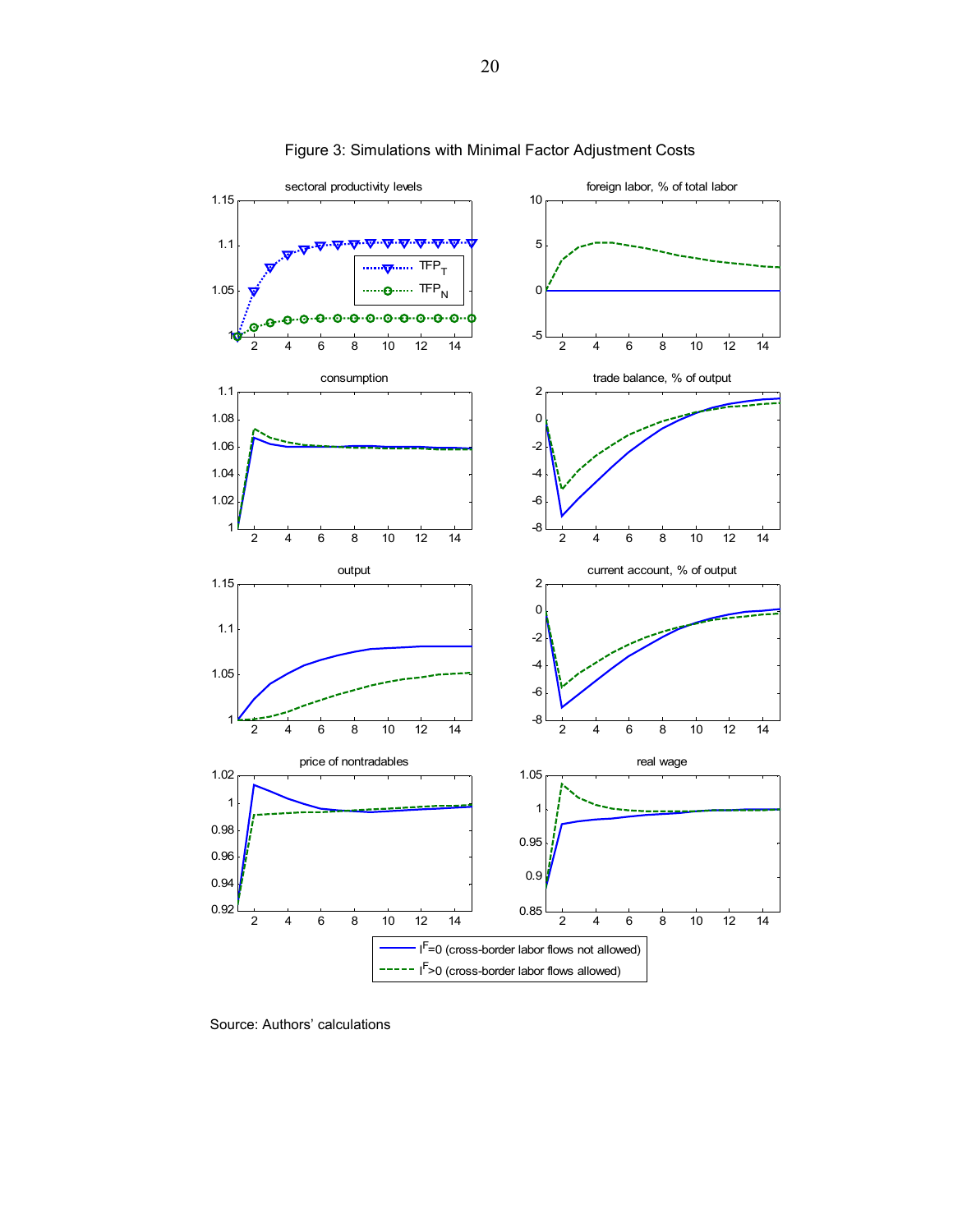After the productivity shock and removal of cross-border labor flow restrictions, the representative consumer in the model faces a real wage gap,  $^{13}$  i.e.,

$$
\frac{w^*-w}{c_N\left(p_N^*-p_N\right)}>1.
$$

Labor will be reallocated to the rest of the world until this gap is closed. These considerations set in action the following dynamics: *ceteris paribus*, labor outflows increase the marginal product of labor, narrowing the wage gap. At the same time, the reduction in the domestic labor force lowers the marginal product of capital, resulting in less investment or even disinvestment. This in turn lowers the marginal product of labor, and induces further labor outflows. As discussed earlier, without adjustment costs, these dynamics would lead to an instant reallocation of all labor (and capital) to the rest of the world. However, in the presence of adjustment costs to factors of production (in this case sectoral labor adjustment costs) the outflow is more gradual and stops once the wage-price gap is closed.

The dynamics are further affected by changes in the relative price of nontradables, which is initially lower than in the rest of the world, and the consumption of nontradables. Both variables increase during the first period of transition, making their overall contribution to the real wage gap indeterminate. In Figure 3, the relative price during transition remains below the rest of the world level, while consumption overshoots the steady state level. To satisfy the first order condition, the wage also overshoots the level in the rest of the world.

As can be expected, access to a higher foreign wage speeds up the convergence process in the model. Intuitively, by reallocating abroad, a fraction of the labor provided by the representative consumer can immediately command higher compensation due to the higher foreign productivity levels. This increases both income and consumption, but aggregate output growth at home will be lower as the size of the local labor force shrinks.

 $\overline{a}$ 

$$
w=(1-\alpha)A_r\left(\frac{\alpha}{r+\delta}A_r^{\gamma}A_{N}^{1-\gamma}\right)^{\frac{\alpha}{1-\alpha}},
$$

 $13$  Note that in the model's steady state, the wage is determined by sectoral productivities as follows:

with higher productivity levels leading to a higher wage in the rest of the world. The relative price of nontradables in a steady state is determined by  $p_N = A_T / A_N$  and, given our parameterization, is also higher in the rest of the world.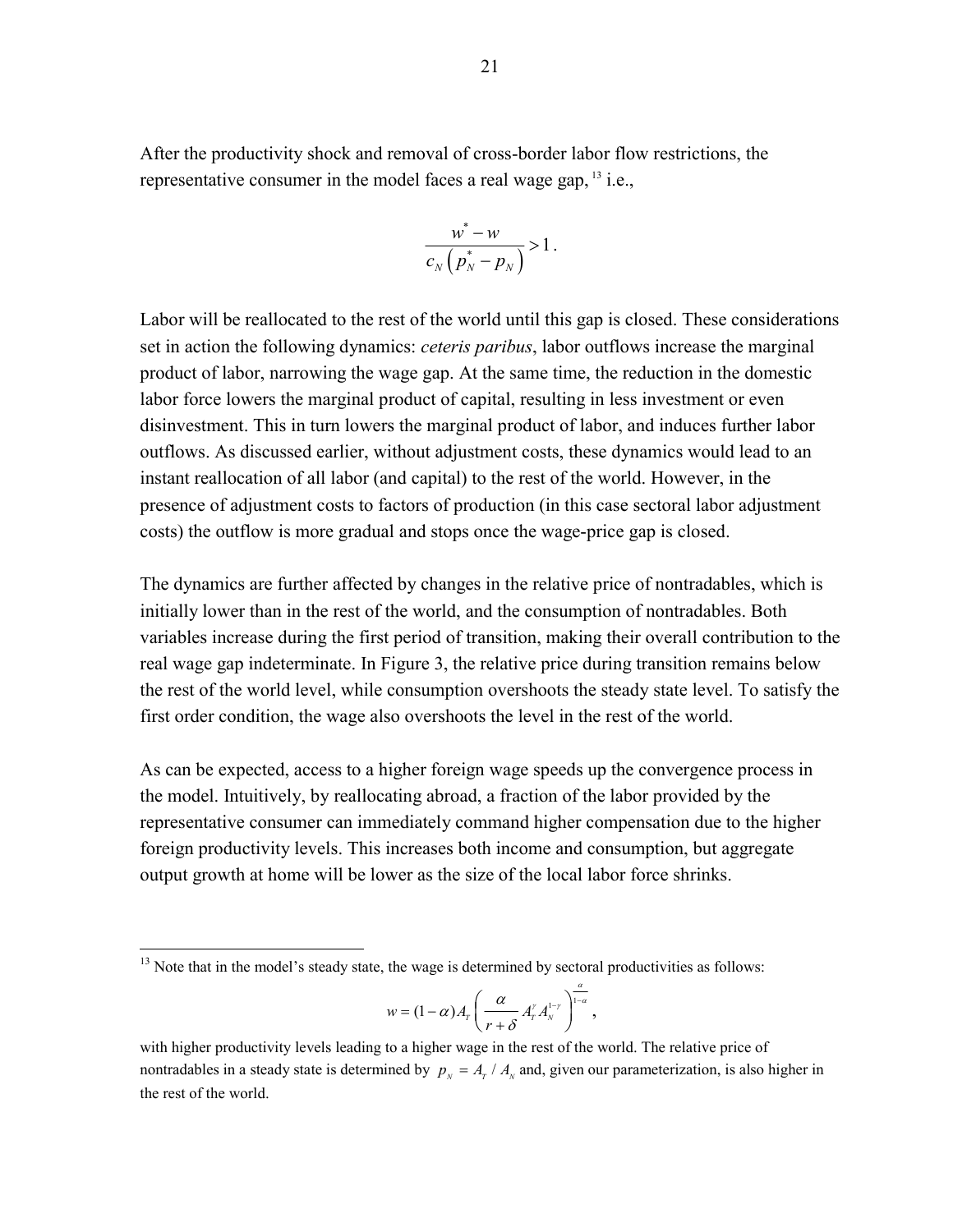With cross-border labor mobility, the two stages of the convergence process are less pronounced. As labor reallocates abroad, so does part of the domestic demand for tradable and nontradable goods. The lower demand for nontradables alleviates the main bottleneck in the convergence process. Consequently, the relative price of nontradables in equilibrium needs to increase by less. Concomitantly, the lower demand for tradables results in smaller external sector imbalances and a lower level of foreign debt. The only exception to this observation is the wage rate in the domestic economy, which is further increased by the cross-border mobility of labor.

Interestingly, the transitional dynamics in the model can exhibit partial return migration. In Figure 3, around 5 percent of the labor force reallocates to the rest of the world during the initial 5 years of transition. In the subsequent decade some of the labor returns, with foreign labor stabilized ultimately at 2 percent of the total labor endowment. The size of return flows is determined by a complex interplay of expected productivity increases and adjustment costs. Because of adjustment costs to factors of production, in initial periods the "real wage", i.e., wage adjusted for price level differences, can overshoot its level in the rest of the world and subsequently induce return flows.

#### **Case 2: Impact When Adjustment Costs are Large**

The transitional dynamics in Figure 3 exhibit uncomfortable "over-shooting" dynamics in several variables. In particular, the wage in the first transition period exceeds that of the final steady state and consumption peaks in the first period of transition. This subsection considers an alternative simulation with larger factor adjustment costs and a more persistent productivity increase. It is argued that the absence of adjustment costs and lack of persistence in productivity growth drive the overshooting dynamics.

For the simulations of this subsection, adjustment costs for sectoral investment are set at  $\eta = 0.9$ , which is a standard value in the literature. The level parameter for adjustment costs in cross-border labor flows is set at  $\zeta = 100$ . The resulting adjustment costs during transition are economically insignificant, peaking at 0.05 percent of consumer income in the initial period of transition. Domestic sectoral labor adjustment costs are kept at  $\lambda = 2$ , unchanged from the previous parameterization. To increase the persistence of productivity growth, we set  $\omega = 0.8$ ,  $g_T = 0.06$  and  $g_N = 0.03$ .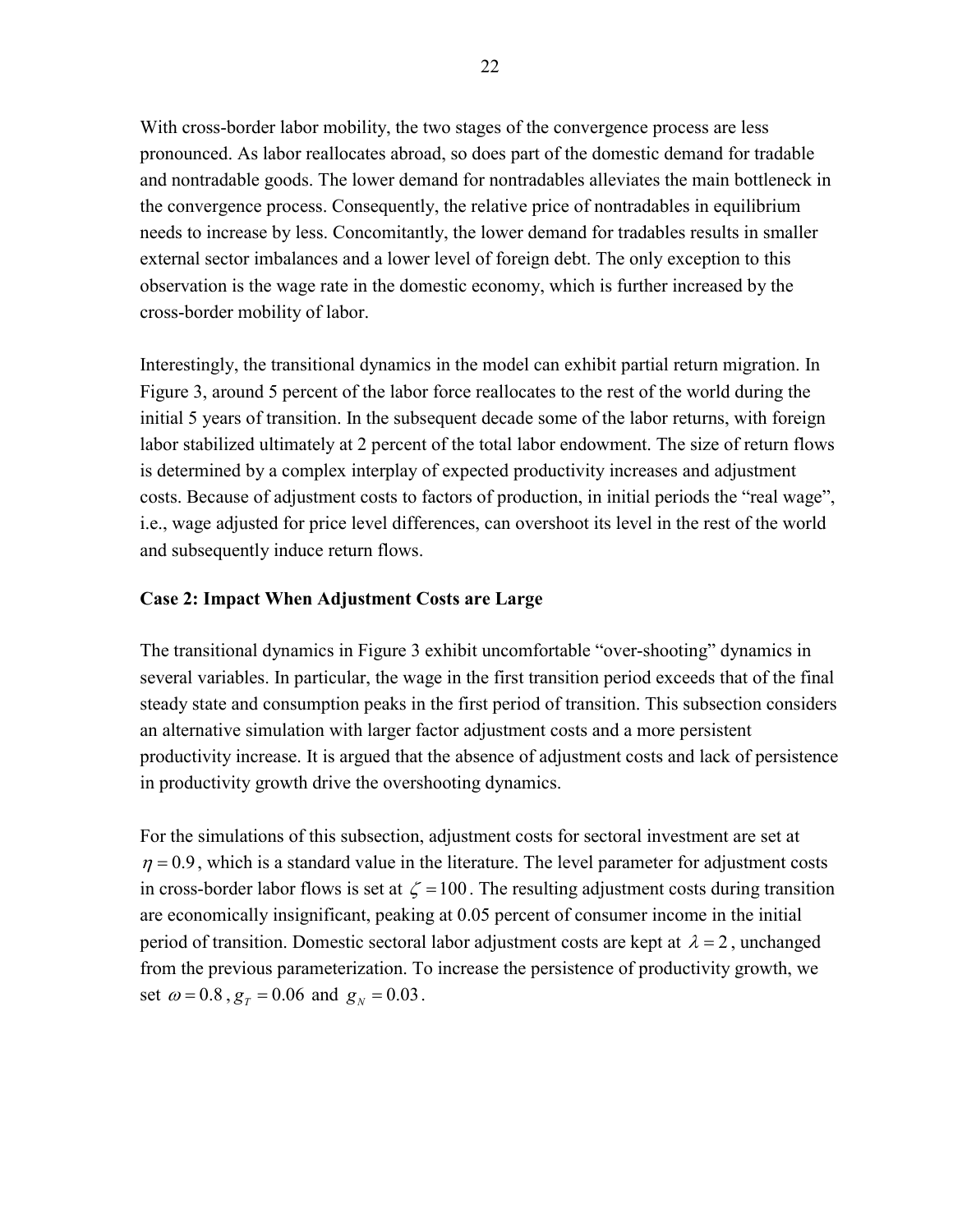Figure 4 summarizes the simulation results from this parameterization. As before, outcomes from the model with (dashed line) and without (solid line) cross-border labor mobility are compared. In line with the parameterization, the productivity shock is considerably more persistent, leading in the final steady state to a 33-percent increase in the level of productivity in the tradable sector and a 15-percent increase in the nontradable sector.

Despite the added persistence and adjustment costs, the qualitative story behind the effects of cross-border labor mobility on transitional dynamics is the same as in Figure 3: the convergence process is sped up and the two stages of convergence are less pronounced, except in the case of the domestic wage rate.

Quantitatively, adjustment costs and persistence in productivity eliminate the initial overshooting dynamics in consumption and the wage rate. If a larger role for Balassa-Samuelson effect in productivity convergence was assumed, the relative price of nontradable goods in the first period would also remain below the final steady state level. Since in the initial period the trade deficit exceeds the current account deficit<sup>14</sup>, this model simulation exhibits sizable (around 1.5 percent of output) wage remittance flows into the model economy.

Finally, notice that the results in Figure 4 feature considerably larger labor outflows and no return migration. Larger outflows result from the wider initial productivity gap, which increases the benefits from reallocating labor to the rest of the world. The optimal transition path exhibits small amounts of return migration from period 30 onwards (not included in the figure), but the observed return flows are economically insignificant. The eventual size of the foreign labor remains at 16 percent of the total labor endowment.

 $\overline{a}$ 

<sup>&</sup>lt;sup>14</sup> To see this, recall that  $b_0=0$  and, thus, in the first period of transition  $rb_0=0$  with any deviation between the trade balance and the current account being a result of wage remittance flows.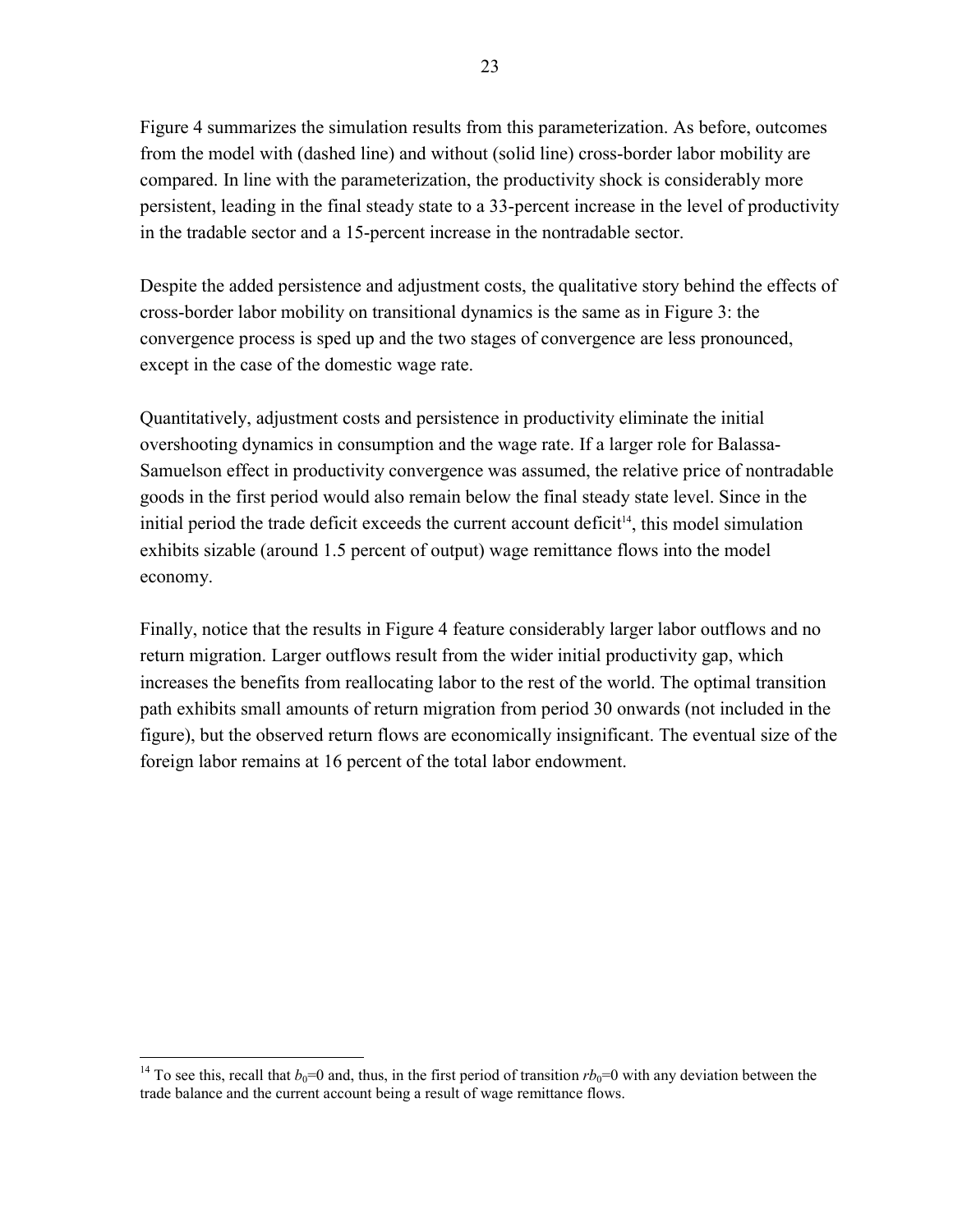

#### Figure 4. Simulations with Larger Adjustment Costs

Source: Authors' calculations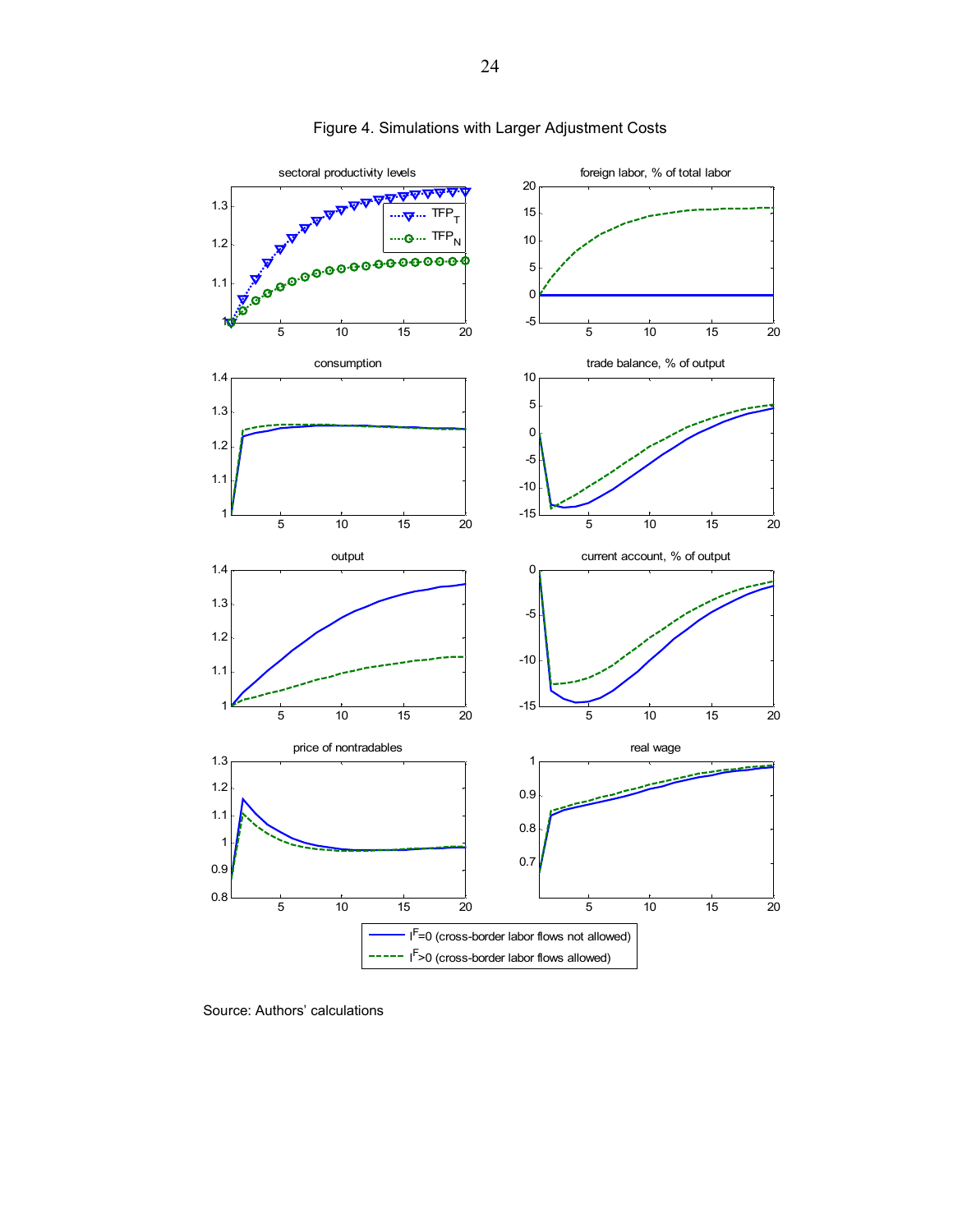#### **Case 3: Pace of Productivity Convergence and the Boom and Bust Cycle**

Next we apply the model to examine two further questions concerning optimal cross-border labor flows during the income convergence process. First, for a given productivity gap, how does the speed of productivity convergence affect the size of labor outflows? Second, what is the impact of "overly optimistic" expectations for productivity convergence on labor outflows?

To answer the first question we consider two alternative paths of "fast convergence" and "slow convergence". In both cases, identical productivity gaps between the model economy and the rest of the world are bridged. In the case of fast convergence, productivity converges quickly and smoothly. In the slow convergence case, productivity convergence is interrupted for some years. We assume that the initial 5 years of convergence are followed by 5 years of zero productivity growth, with productivity convergence resuming subsequently. As a result, in the case of slow convergence, catch-up in productivity takes exactly 5 years longer.





Source: Authors' calculations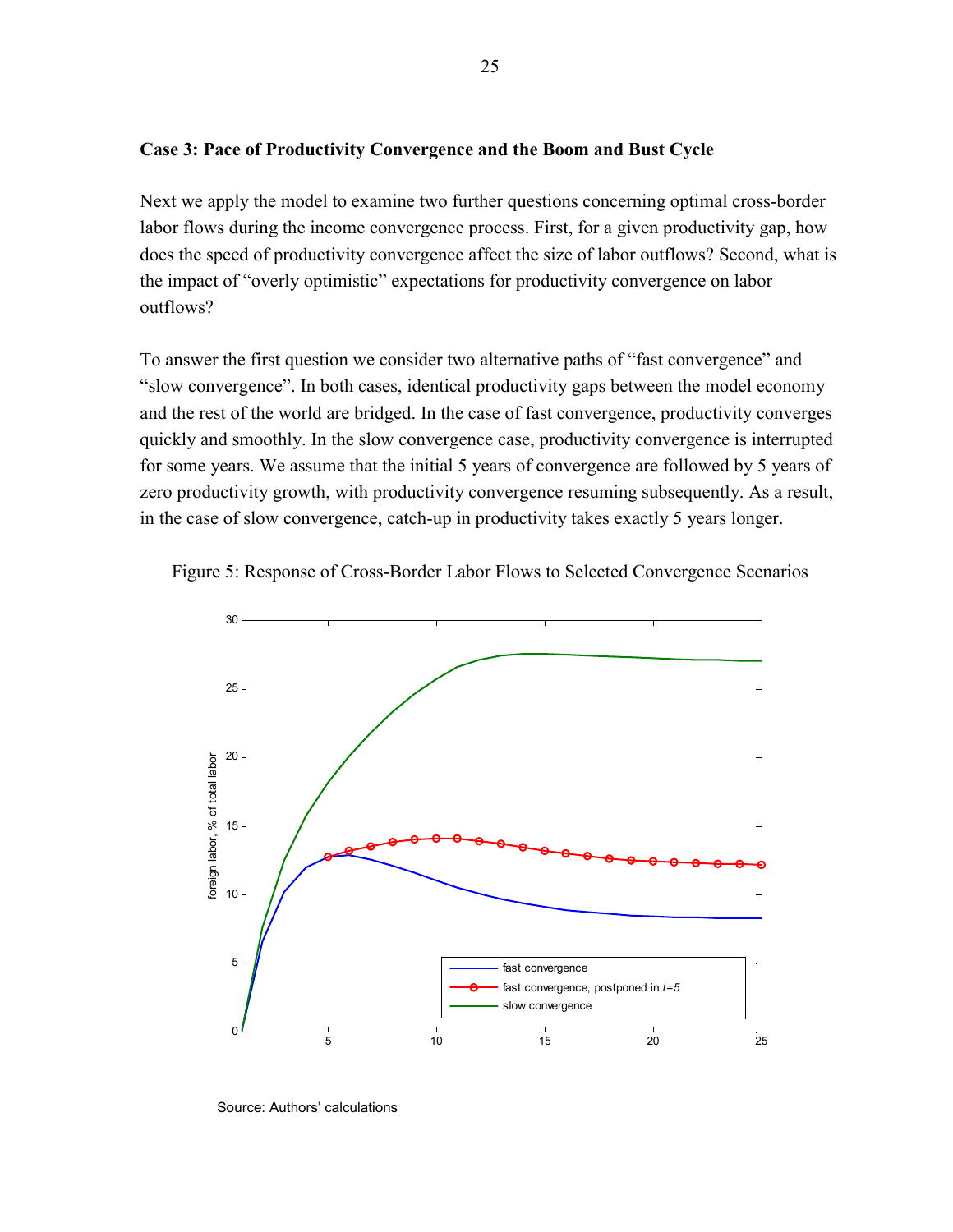The optimal cross-border labor flows for the two scenarios are presented in Figure 5, where the dashed and solid lines represent respectively the cases of slow and fast convergence. The results suggest that labor outflows decrease with the speed of convergence. Intuitively, faster productivity convergence leads to smaller wage gaps. The closing of the wage gaps can then be achieved with a smaller reallocation of labor to the rest of the world. Importantly, not only the difference in productivity levels initially matters (which happens to be zero in this particular example), but also the difference in all subsequent periods of transition.

The second question concerns the effect of "overly optimistic" expectations on the outflow of labor. To answer this question, consider a model simulation with two sequential shocks. Initially, agents believe that the economy is on a track of "fast convergence". They hold this belief with full certainty. However, in period 5, new information about the productivity convergence process is revealed as follows: productivity growth will be zero for the next 5 periods and subsequently the initial convergence process will resume. What effect does the second shock have on optimal cross-border labor flows?

The model solution for this case is shown in Figure 5. After the second productivity shock in period 5, the optimal path for labor outflows diverges from the case of "fact convergence". The new path for productivity implies larger wage gaps than initially expected. To bridge these larger wage gaps, a higher proportion of the total labor endowment is allocated to the rest of the world. These model results are in line with the view that an unexpected slowdown in the convergence process can generate new waves of labor outflows.

Interestingly, the model results suggest that overall labor outflows are substantially smaller in the case of a boom-bust cycle than in the case of a "slow convergence". Consumers' welfare is higher when "slow convergence" is initially correctly anticipated and labor can be allocated to the rest of the world from the outset.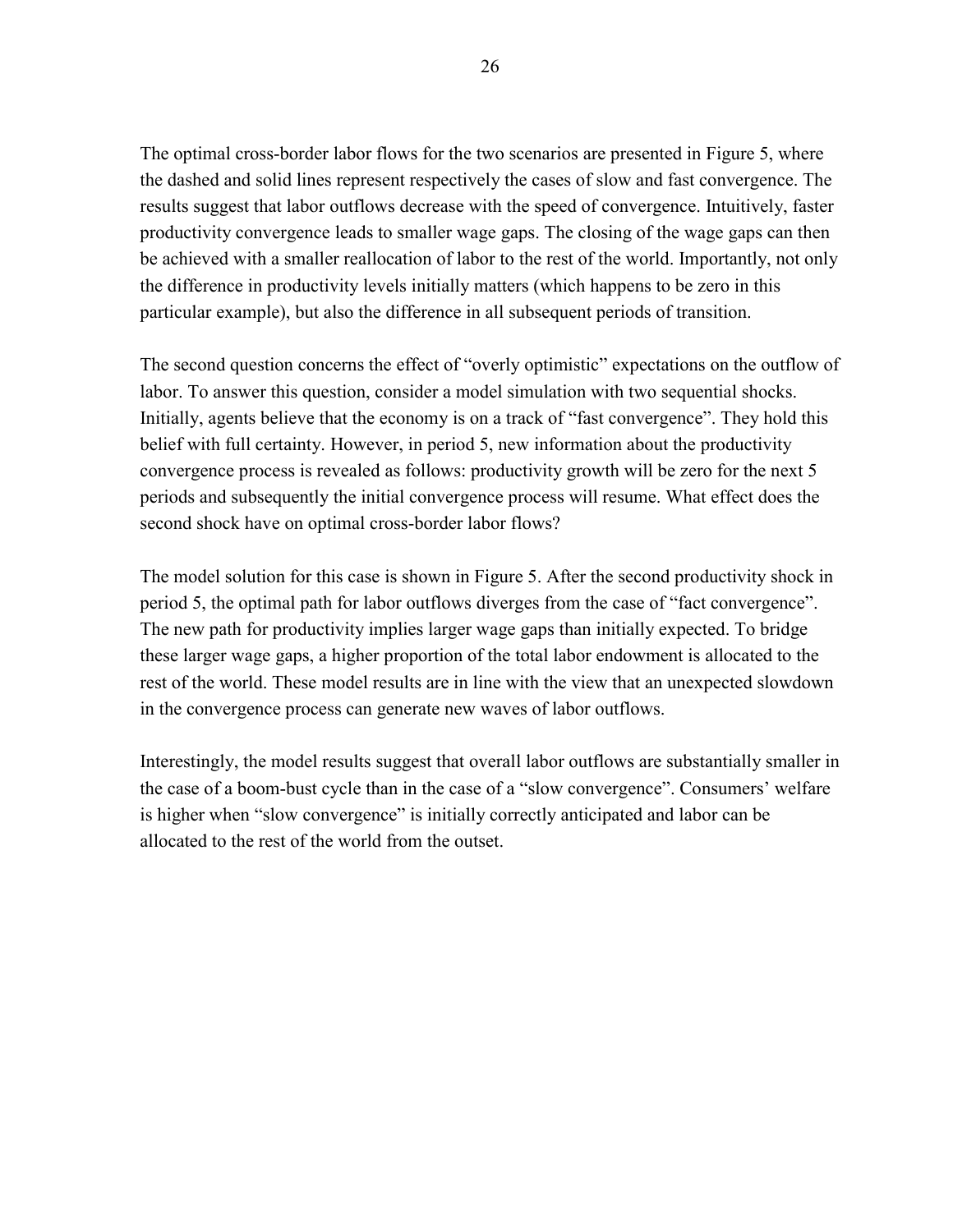#### **IV. POLICY CHALLENGES**

Following the discussion and model-based interpretation of greater cross-border labor mobility, this section discusses a number of challenges for policy. While greater labor mobility has substantial benefits at the level of the individual, it does present a number of challenges at the aggregate level:

- From the perspective of the individual, greater mobility offers a wider set of possibilities. Insofar as the outflow of labor is the outcome of a decision made under free choice, the outcome is welfare improving to the individual.
- From the perspective of society, however, the issue is more complex. Does the individual decision impose any externalities on the rest of society? How are these externalities shared across borders? Do national policymakers sufficiently take into account the cross-border externalities?

In what follows, we will discuss the challenges that arise at the level of society and relate these to the objectives of managing volatility and fostering growth.

#### **A. Managing Volatility**

The flow of labor across borders has been repeatedly—and, as will be argued, often erroneously—associated with overheating and subsequent cooling (the boom-and-bust cycle). This is perhaps unsurprising in view of the rates of wage inflation recently observed in some countries, as well as the presumed boost of remittances to domestic demand.

#### **Symptoms of Overheating...**

During the early stages of transition, labor outflows occurred in the context of large unemployment and underemployment figures. Later on, domestic labor markets have experienced a tightening, driving up real wages (Figure 6), although this started to taper off somewhat more recently. Job vacancy rates evolved similarly (Figure 7), although in Estonia and Latvia they have started to fall recently. Shortages have emerged in segments of the labor market (e.g. construction and services), where labor demand was buoyant. With labor markets tighter, incremental moves in the supply of labor due to cross-border mobility have as a result become more easily reflected in wages.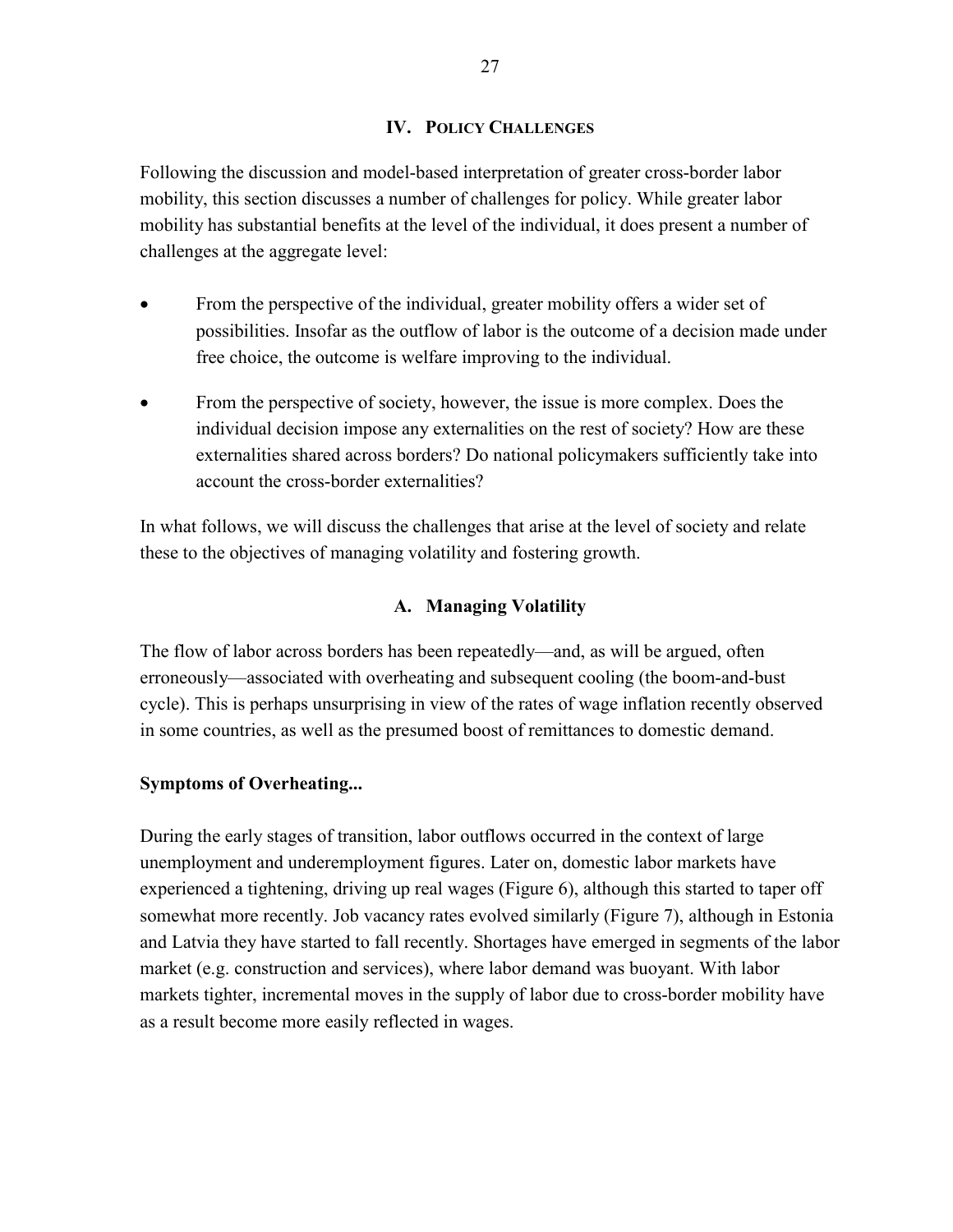

Figure 6. New Member States: Real Wage Developments, 2004-2008:Q1 (percent)

Sources: Eurostat; and IMF staff calculations.

Notes: Average year-on-year quarterly growth rates, deflated by the consumer price index.



Figure 7. New Member States: Job Vacancy Rates, 2005-07 (percent)



Sources: Eurostat; and IMF staff calculations.

Notes: The job vacancy rate is defined as the ratio of total posts that are vacant to the number of occupied posts plus the number of job vacancies.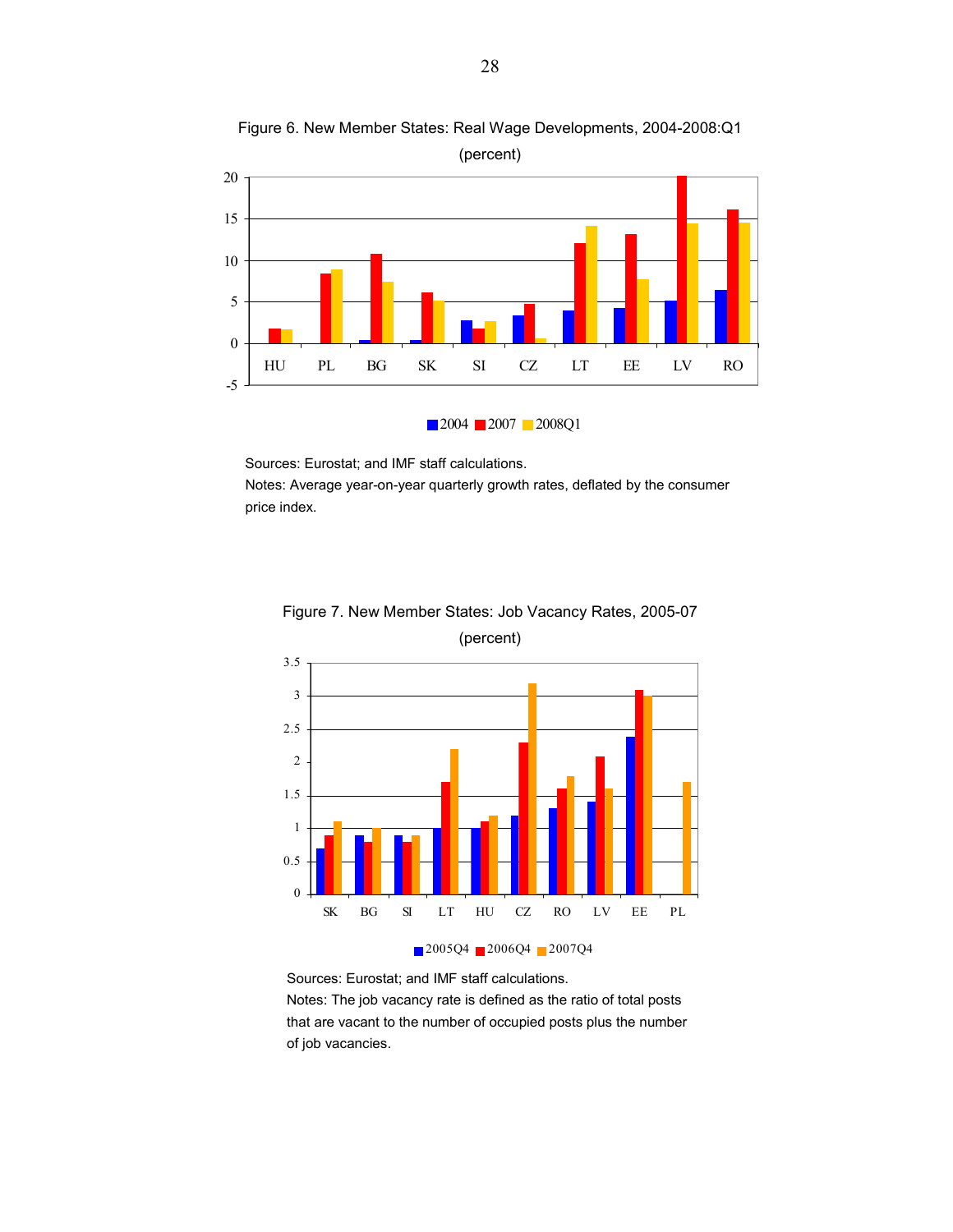Associated with labor outflows are the inflows of remittances. These support domestic economic activities, and, insofar as these activities push up the demand for domestic products, price and wage inflation could ensue. In addition to supporting household and family consumption, remittances may increasingly take on an investment character. The monies remitted by cross-border workers may be invested in domestic equity and real estate markets, thus amplifying existing appreciation pressures on these asset prices and feeding back into overall demand through wealth effects.

#### **... Or Business As Usual?**

Before assessing labor mobility's role in overheating, how important has labor been relative to capital in the convergence process? It seems that, for most countries, the combination of anticipated productivity growth and the desire to smooth consumption have been a more powerful driving force than labor mobility.<sup>15</sup> This is also apparent in the fact that, even if labor has flown out, capital has continued to flow in—which would not have been the case had net labor outflows been the dominant factor.<sup>16</sup> So, if labor plays a more limited role than capital in the convergence process, one can safely conjecture that the role of labor in producing overheating is also more limited.

The role played by labor mobility, and its contribution to wage inflation and demand support (e.g. through remittances), need not be seen as causing overheating per se:

- A degree of wage inflation in domestic labor markets is a natural and optimal feature of convergence when labor is crossing borders.<sup>17</sup>
- Remittances allow households to access a wider set of consumption and investment choices, and are therefore a crucial channel through which cross-border labor mobility translates into welfare benefits.<sup>18</sup>
- Labor mobility may dampen the oscillations observed in the domestic economy. As labor flows out, some of the demand for nontradable goods is exported, thereby alleviating pressure on domestic resource constraints. As a result, the nontradable price boom and current account deterioration are both smaller.

 $\overline{a}$ 

<sup>&</sup>lt;sup>15</sup> See Brunner (2008). <sup>16</sup> If labor flows out, the remaining labor force would have too much capital

<sup>&</sup>lt;sup>17</sup> In cases with a labor-leisure choice, employment may increase during booms, alleviating wage pressures.

<sup>&</sup>lt;sup>18</sup> Kaczmarczyk and Okolski (2008) report that most expenses by seasonal migrants who worked in Germany during 1998-2000 fall under the category of current consumption.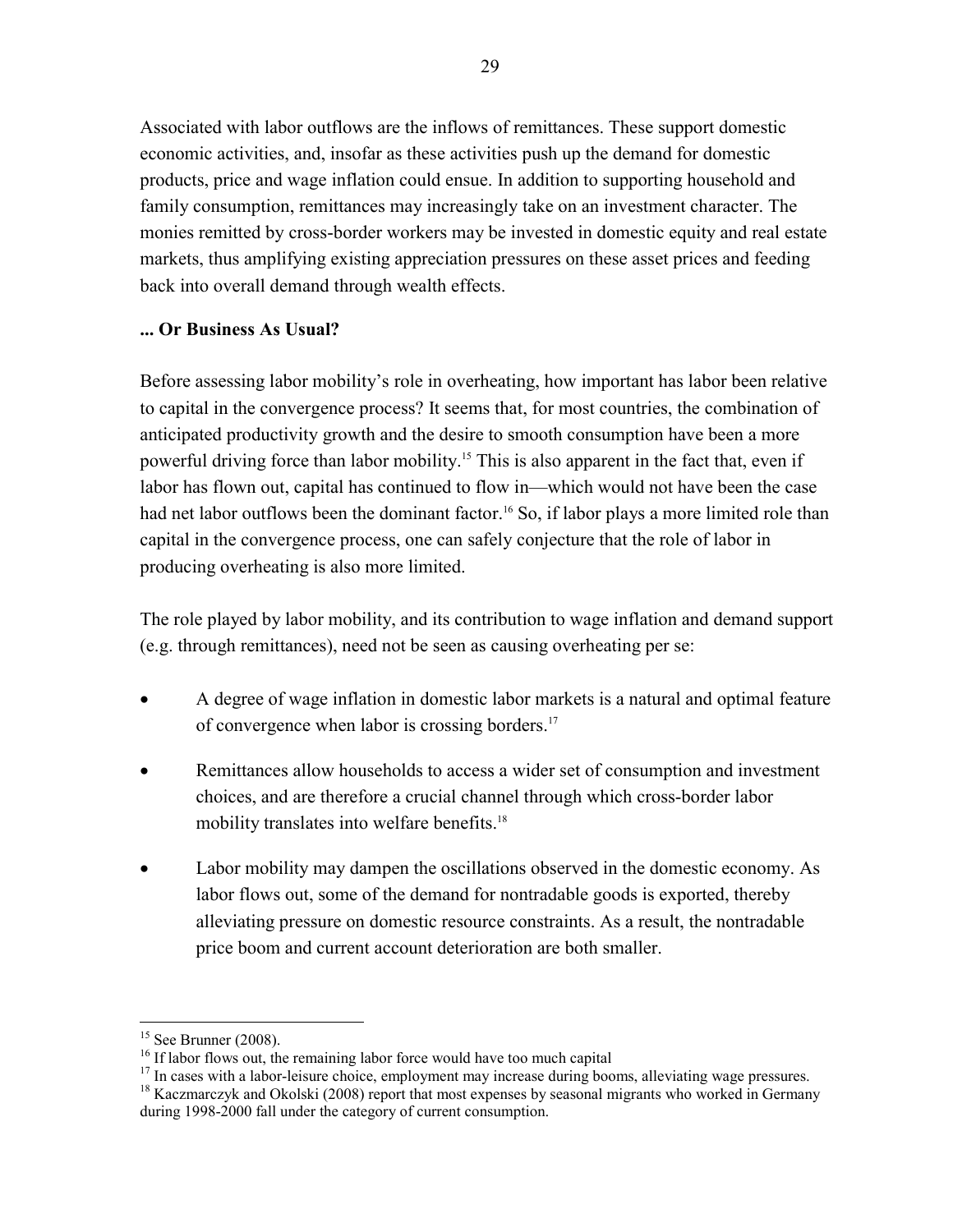#### **Labor Mobility's Cushioning Role**

As shown by model simulations (see Figure 5 and accompanying discussion), labor mobility responds to overheating pressures: the outflow of labor moderates as the economy overheats, thereby diminishing labor's effect on wage inflation. Labor mobility would also respond in the case of a significant cooling or "bust" in the boom-and-bust cycle. Whereas most countries have continued to register strong growth, the economic conditions in some countries, particularly those that had experienced overheating pressures previously, have started to turn around or have already done so. With labor markets open internationally, the concern is that the downturn produces additional outward flows of labor, as well as a reduced inflow of labor from abroad (including a reduced incentive for return inflows). The concern is particularly valid when the wage gap with destination countries is insufficiently closed.

The magnitude of the labor outflow following a downturn also depends, of course, on whether the downturn is similarly being felt in recipient economies. Indeed, if conditions deteriorate simultaneously in recipient and sending countries, the threat of additional labor outflows may be diminished. Also, region-specific shocks may induce both inward and outward migration. For example, a sector-specific shock in one region may induce an inflow of high-skilled workers from other regions, while producing an outflow of low-skilled workers.

#### **Demand-Management Policies**

Against this background, what are the implications for demand-management policies?

- With respect to episodes of overheating, the key policy implication is to address the source of overheating directly, taking into account that much of the wage pressures caused by labor mobility reflect natural convergence and not overheating. Attempting to limit labor mobility directly or to offset the resulting upward pressure on wages through demand management policies may hurt the overall economy's convergence process and, therefore, individual and social welfare.
- At the same time, from a demand-management perspective, overheating may pose a number of secondary challenges, and the key will be to address these while preserving the benefits of labor mobility. For example, as noted, wage inflation may be a natural consequence of labor mobility. While these inflationary consequences are optimal, the policymaker will need to fine-tune demand management policies to ensure that wage pressures do not set off a self-feeding wage-price spiral.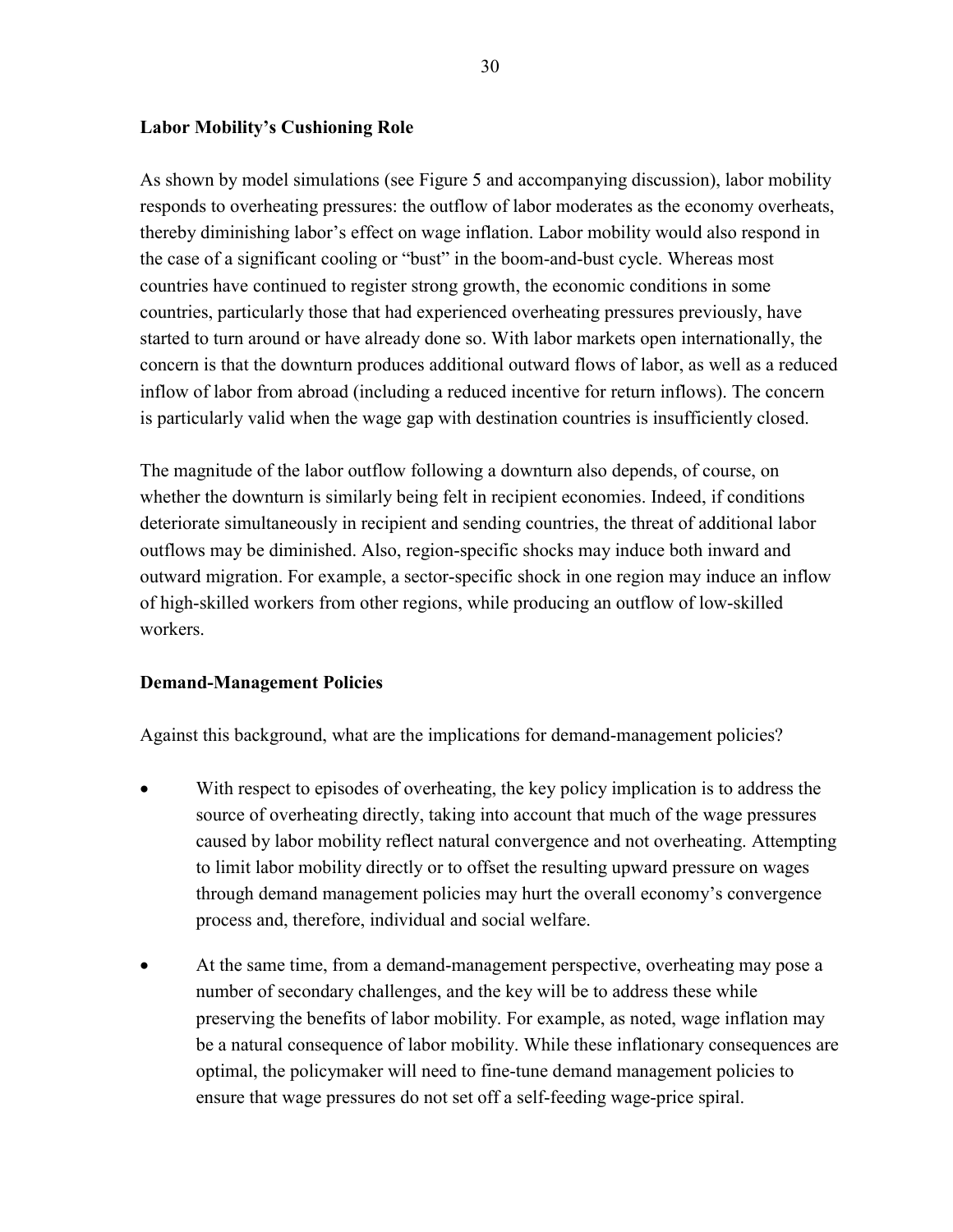• Policymakers will also need to keep the second-round impact in check to ensure that wage growth does not erode competitiveness. Even where local labor market characteristics, such as low degrees of unionization and high internal labor market flexibility, would suggest that wage growth can be kept in line with productivity growth, the threat of emigration limits the scope for doing so. In designing their policy response, policymakers will need to carefully monitor wage developments and walk a fine line between preserving competitiveness and allowing wages to rise naturally in line with what is optimal.

#### **B. Fostering Growth**

Several challenges to the competitiveness and dynamism of the NMS economies need to be addressed to ensure that countries not only reorient their economies successfully toward the tradable sector but also utilize resources more efficiently.

#### **Mobilizing Labor Supply and Employment**

Most NMS have experienced a significant improvement in labor market outcomes. Convergence led to a boost in the rate of job creation (Figure 8). As a result, average employment rates for the NMS rose by almost 5 percentage points, although the improvement varied significantly across countries. Similarly, unemployment indicators improved (Figure 9), falling from about 12 percent during the early 2000s to 7 percent in the past few years. Long-term unemployment rates also improved in many countries.

Notwithstanding these improvements, there is further scope to mobilize and better utilize labor resources in most NMS. While the average employment rate has improved in most countries, it remains in all countries below the Lisbon target of 70 percent. The average employment rate in 2007 stood at 63 percent, with some countries (Poland, Hungary, and Romania) experiencing rates below 60 percent. Also, unemployment rates remain high in several (notably the Slovak Republic and Poland, but also Bulgaria and Hungary).

Raising labor market participation rates will help ease pressures on the labor force arising from natural demographic reasons and net migration, both of which reduce the working-age population. As argued by Kaczmarczyk and Okolski (2008), changes in labor market participation may play a bigger role than purely demographic changes through natural population growth and net migration. It is essential for the NMS to improve participation rates so that they can successfully meet the challenges they will face.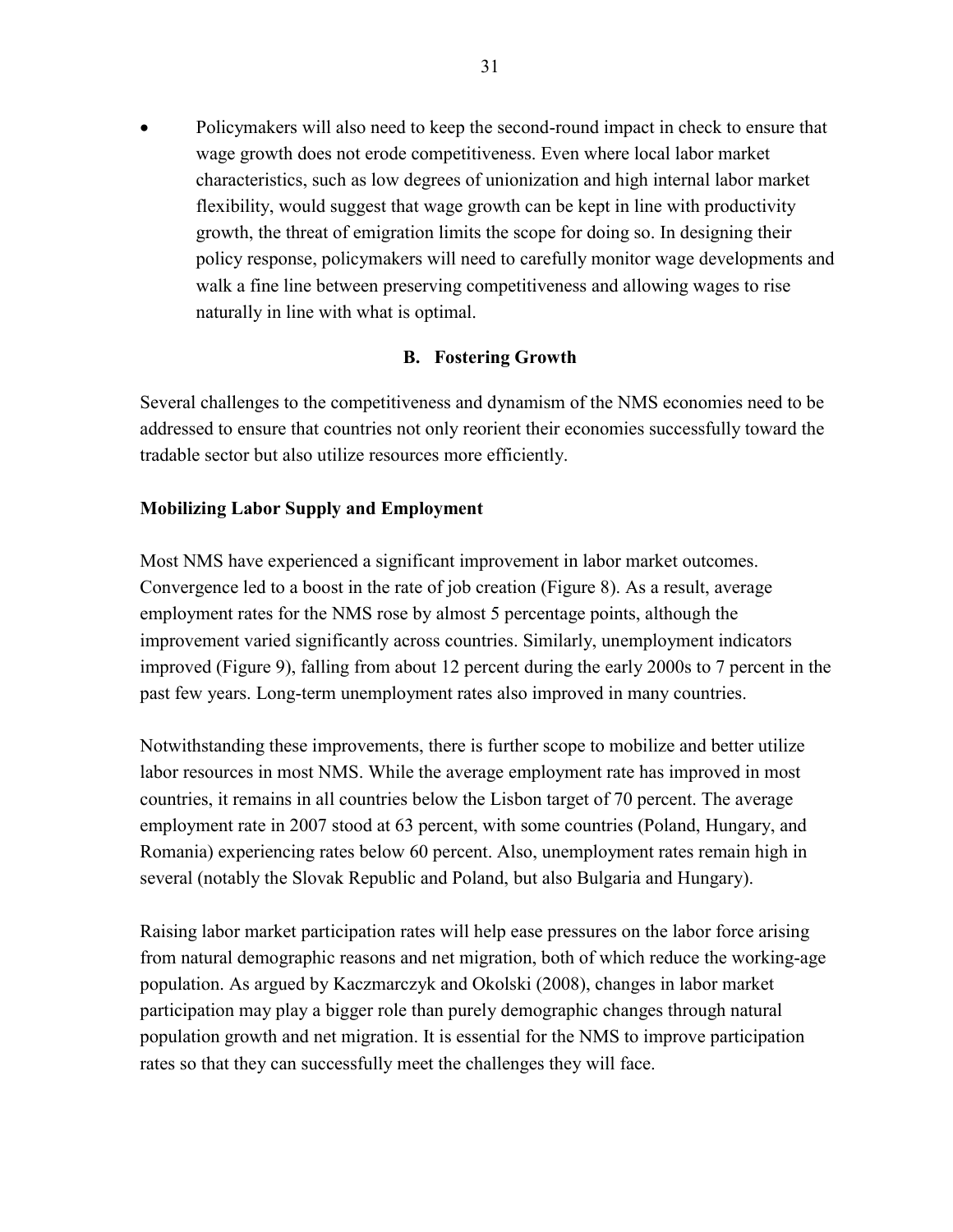

Figure 8. New Member States: Employment Rate, 2000-07(percent)





Figure 9. New Member States: Unemployment Rate, 2000-08 (percent)

Sources: Eurostat; and IMF staff calculations Notes: Harmonized monthly unemployment rates averaged over periods indicated. Romania's latest observation is March 2008.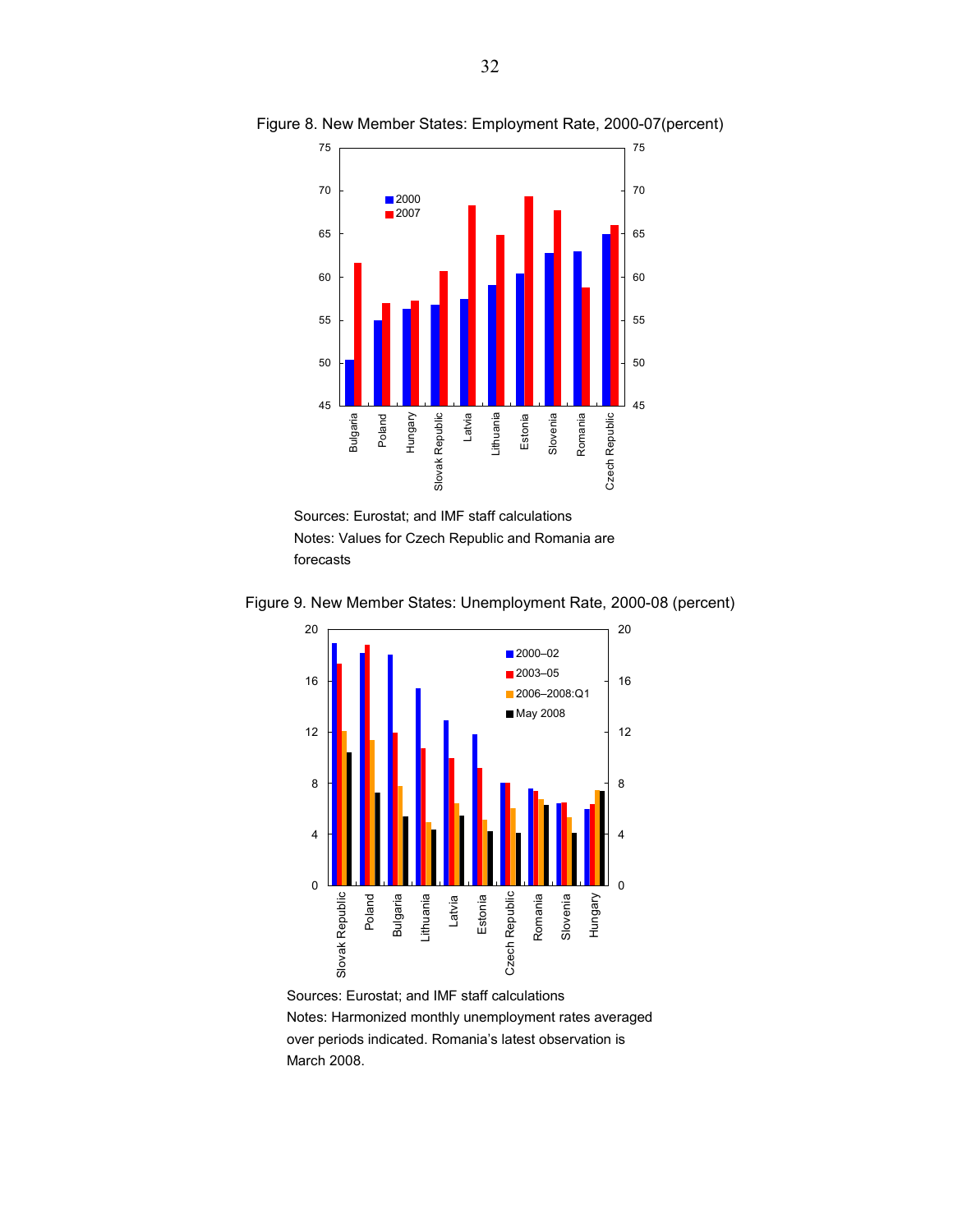A number of factors may complicate the mobilization of labor supply and the increase in employment rates:

- Overheating forces may have eroded the competitiveness of tradable industries, causing them to close down; if reinstalling industries is costly, completing the reorientation stage will become more difficult.
- Reorientation stage challenges are also more difficult to meet if the labor supply is limited and the skill profile of the workforce has deteriorated through the allocation of resources to the nontradable sector.
- The foreign debt will need to be serviced with a smaller labor support (assuming that much of the foreign debt remains local while labor migrates).

The process of income convergence is accelerated if policymakers stimulate labor force participation and employment rates. Greater labor market participation and lower structural unemployment could be achieved through better-targeted active labor market policies, less rigid regulations regarding hiring and dismissals, and an improved design of the tax benefits system.

### **Reducing Labor Market Mismatches**

In a number of countries, labor outflows of the young and relatively low skilled have been particularly pronounced. This phenomenon has lowered the rate of wage dispersion across education levels. In Estonia, for example, net wages for those with tertiary education were 93 percent higher in 1997 than for those with only primary education; by 2006, this premium had fallen to 32 percent.<sup>19</sup>

In countries where mismatches have arisen due to changes in the composition of gross outflows and inflows, these mismatches will need to be addressed. Similar mismatches may arise from the aging of the populations in many countries. These problems complicate the reorientation of the economy to a high-value-added and competitive export sector.

<sup>&</sup>lt;u>.</u> 19 Statistics Estonia, *Labor Force Surveys*.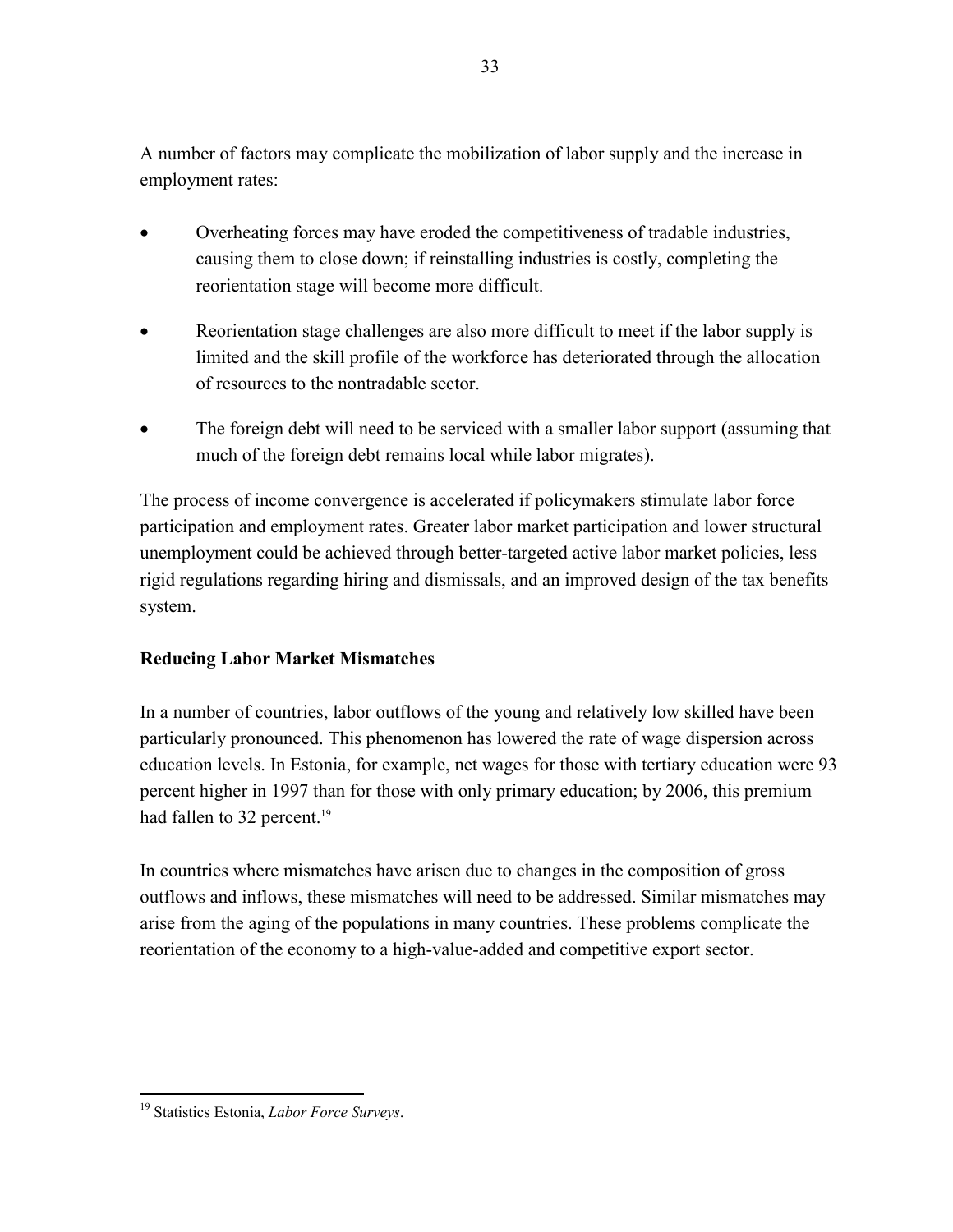To offset mismatches, further consideration should be given to relaxing immigration policies, so as to allow larger inflows from non-EU emerging economies.<sup>20</sup> In addition, countries could invest in return migration to attract back those emigrants who during their employment abroad have gained valuable skills. Some countries have, for example, launched initiatives to induce overseas nationals to "return migrate" to reduce mismatches domestically.<sup>21</sup> Policymakers could also consider investing further in education, including tertiary education.

#### **V. CONCLUSION**

This paper has examined the impact of cross-border labor flows on the income convergence process of the European Union's New Member States. Its key findings can be summarized as follows.

First, labor mobility speeds up the convergence process, helps boost economy-wide capitallabor ratios, supports aggregate demand through remittances, and may contribute to skills augmentation through the reintegration of returning migrants in domestic labor markets.

Second, as labor migrates, so does part of the demand for nontradable goods. This migration moderates the boom in nontradable prices and the buildup of the current account deficit that arise during the convergence process. It also lessens the requirements for internal factor market flexibility to direct resources to the tradable sector which would help reduce the current account deficit subsequently.

Third, restricting labor mobility is therefore no answer to overheating pressures. Labor mobility is unlikely to be a significant primary source of overheating. In addition, labor mobility tends to play a cushioning rather than amplifying role. However, over the medium term, second-round effects of wage inflation possibly associated with outward labor flows need to be avoided so as to prevent an erosion of competitiveness.

Fourth, to ensure sustained growth, labor needs to be mobilized and utilized better, including by fostering labor force participation. This outcome would enable countries to better face the challenges of reorienting resources from the nontradable to the tradable sector, as well as to address any mismatches resulting from the differences in the age and skill composition of labor outflows and inflows.

<sup>&</sup>lt;sup>20</sup> These non-EU countries may soon however face similar problems of labor shortage.

<sup>21</sup> Romania, e.g., launched initiatives to persuade Romanian construction workers to return home and fill domestic job vacancies.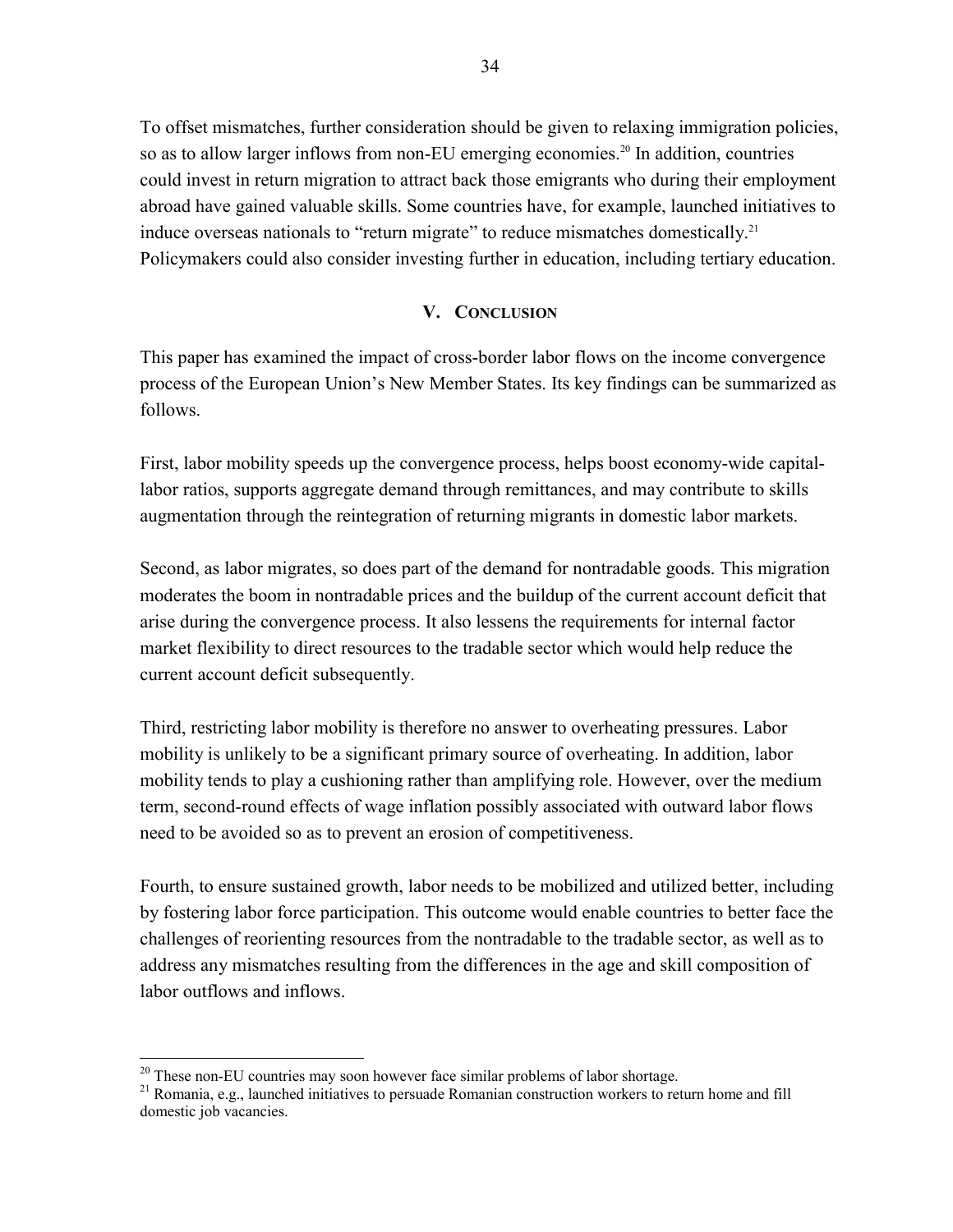#### **REFERENCES**

- Bems, R., 2008, "Aggregate Investment Expenditures on Tradable and Nontradable Goods," *Review of Economic Dynamics* 11, pp. 852-883.
- \_\_\_\_\_, R., and K. Jonsson Hartelius, 2006, "Trade Deficits in the Baltic States: How Long Will the Party Last?" Review of Economic Dynamics 9, pp. 179-209.
- \_\_\_\_\_, R., and P. Schellekens, 2007, "Finance and Convergence: What's Ahead for Emerging Europe?" IMF Working Paper 07/244 (Washington: International Monetary Fund).
- Brücker, H., 2007, "Labor Mobility After the European Union's Eastern Enlargement: Who Wins, Who Loses?" German Marshall Fund Paper Series (Washington: German Marshall Fund). Available via the Internet: www.gmfus.org/doc/0307\_LaborMobility.pdf.
- Brunner, A., 2008, "Migration and Economic Convergence in the New Member States," Box 14 in Regional Economic Outlook: Europe (Washington: International Monetary Fund).
- \_\_\_\_\_, A., forthcoming, "Migration and Economic Convergence in New Member States: Theoretical, Empirical, and Historical Perspectives" IMF Working Paper (Washington: International Monetary Fund).
- Budnik, K., 2007, "Migration Flows and Labour Market in Poland," Working Paper No. 44 (Warsaw: National Bank of Poland).
- Decressin, J., H. Faruqee, and W. Fonteyne, 2007, Integrating Europe's Financial Markets (Washington: International Monetary Fund).
- Fernandez de Cordoba, G., and T. Kehoe, 2000, "Capital Flows and Real Exchange Rate Fluctuations Following Spain's Entry into the European Community," Journal of International Economics 51, pp. 49-78.
- Iara, A., 2008, "East-West European Migration: Labour Mobility in the EU-27," paper presented at the Vienna Institute for International Economic Studies, Spring Seminar, Vienna, March 28.